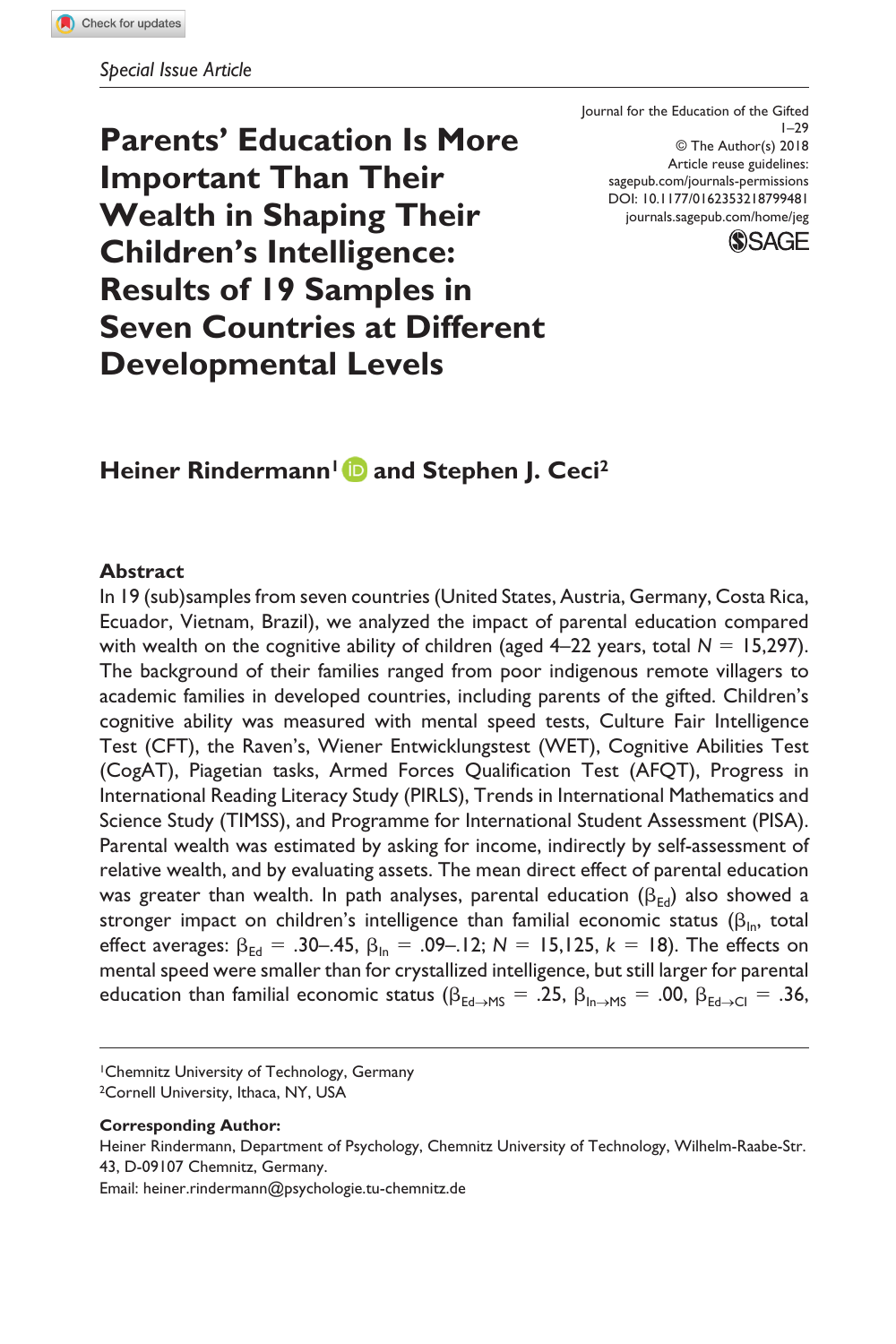$\beta_{\ln\rightarrow\text{Cl}} = .09$ ; *N* = 394, *k* = 3). Additional factors affecting children's cognitive ability are number of books, marital status, educational behavior of parents, and behavior of children. If added, a general background (ethnicity, migration) factor shows strong effects ( $\beta_{Bg} = .30-.36$ ). These findings are discussed in terms of environmental versus hidden genetic effects.

#### **Keywords**

cognitive competence, intelligence development, fluid and crystallized intelligence, SES, number of books, marital status, smoking

Man is only what education makes him . . . Those with any shortage of discipline and education are poor educators of children . . . Well educated parents are examples; imitating them, children flourish.

—Immanuel Kant (1803/1904), Lecture-Notes on Pedagogy, Introduction<sup>1</sup>

For nearly a century, research has been carried out on the relationship between parents' education and their professional and socioeconomic status (SES) on one hand, and the intelligence, knowledge, and school performance of their children on the other hand. This topic has received increased scientific and public interest since the publication of the results of the international student assessment studies Trends in International Mathematics and Science Study (TIMSS), Programme for International Student Assessment (PISA), and Progress in International Reading Literacy Study (PIRLS), which demonstrate, in all countries, positive correlations between parental SES and students' achievement. Similarly, older meta-analyses by White (1982) and newer ones by Sackett, Kuncel, Arneson, Cooper, and Waters (2009) report correlations with SES from *r* = .22 (Sackett et al., 2009; uncorrected with Scholastic Assessment Test [SAT]) to *r* = .33 (White, 1982; with IQ) and *r* = .42 (Sackett et al., 2009; SATcorrected). As early as 22 months of age, development indices are correlated with parental SES (Britain; Feinstein, 2003). At age 2 years, the impact of parental SES accounts for 6 IQ points and increases throughout childhood up to 18 IQ points (Britain; von Stumm & Plomin, 2015). Offsprings' vocabulary is affected by their family SES (Flynn, 2016). Even in communist countries such as the former Poland with egalitarian social, housing, and educational policies, social status (reflected by educational level of parents) and cognitive development were associated (*r* = .27–.29; Firkowska et al., 1978). The intergenerational transmission of cognitive competence is found everywhere, but the strength of the associations varies with different social and educational policy conditions, making it possible to shed light on their causes.

The popular interpretation of these findings in the media as well as in science is that they are caused by differences in the wealth of parents (for examples, see Rindermann & Baumeister, 2015): The rich can support their children through costly interventions that are beyond the ability of less wealthy parents, such as better housing, private schools, educational toys and computers, entrance to expensive museums, and hiring tutors. By the same token, the economically and socially disadvantaged poor cannot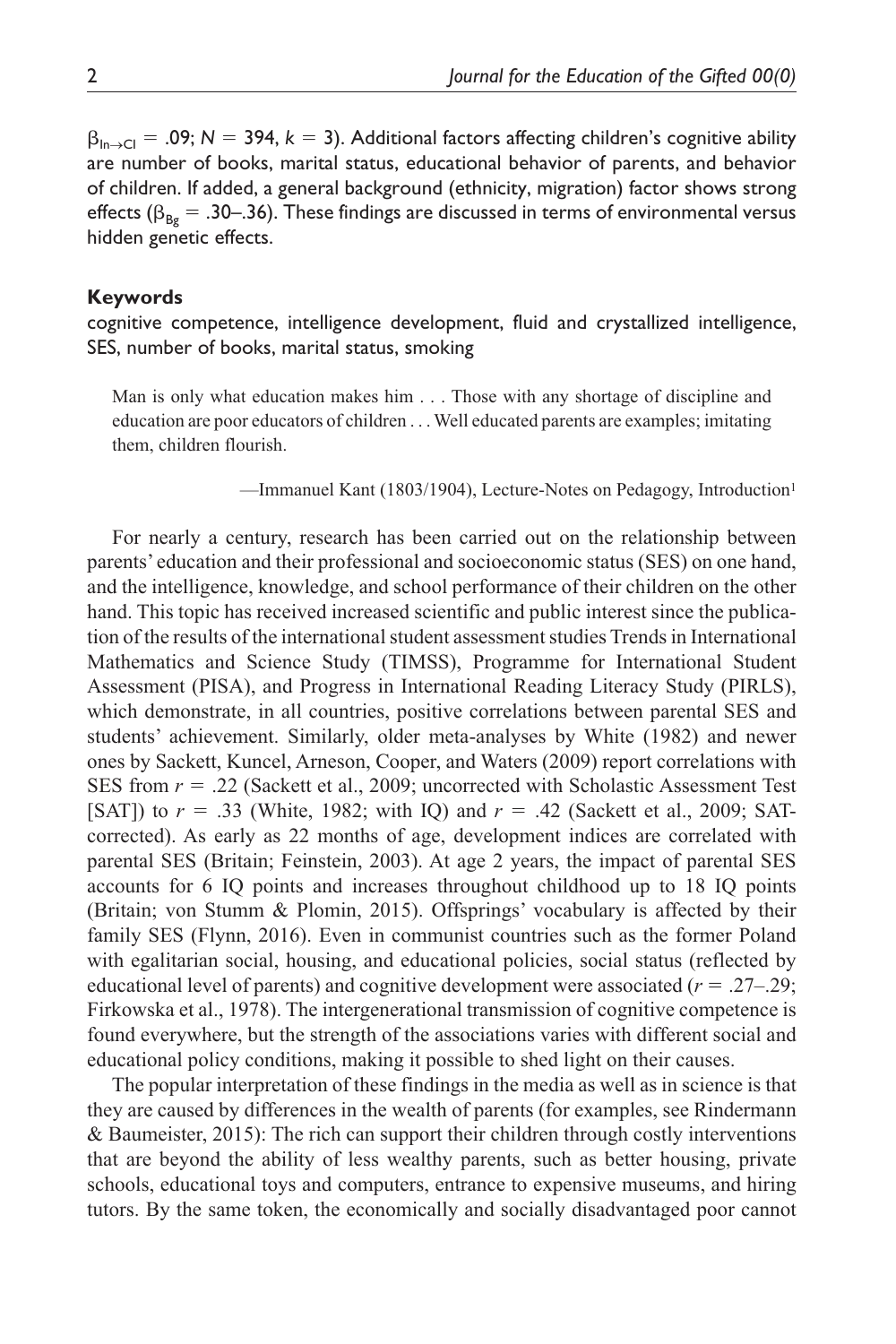offer their children such supports. A straightforward intervention derived from this position was publicly formulated by Richard Nisbett in his keynote "Bring the Family Address" at the Association for Psychological Science convention 2009 in San Francisco: "If we want the poor to be smarter we should make them richer" (Wargo, 2009, p. 17).

However, a closer look at different empirical phenomena makes it doubtful that economic differences are really at the root of differences in intellectual outcomes as opposed to underlying causes that they proxy. Consider six types of suggestive evidence for the position that educational mechanisms are stronger drivers of offspring intelligence than economic ones:

- 1. In many countries, there is only a low or even no positive relationship between indicators of economic wealth of families (e.g., owning TV, mobile phone, computer) and cognitive student assessment results; and sometimes, the relationships are negative (see summary in Rindermann & Baumeister, 2015).
- 2. Similarly, in international comparisons with individual-level data (PISA 2006; Zhang & Lee, 2011), parental educational level is more strongly associated with children's abilities than are parental wealth indicators.
- 3. Cognitive elites such as Nobel Laureates come less often from wealthy social strata than from well-educated ones (Zuckerman, 1977/1996).
- 4. A further type of evidence for educational mechanisms is indirect; rather than showing that parental education drives offspring intelligence, it shows that offspring's education drives their own intelligence, thus implicating underlying cognitive processes that are inculcated through education as an important contributor to IQ differences. In a narrative review of the historical literature, Ceci (1991) found that each year of missed or delayed schooling led to a decrement in cognitive ability. For example, missed schooling due to family travel, summer vacations, illness, dropping out, or absence of teachers in remote regions all led to reduced IQ performance compared with children who had not missed school: Two adolescents with the same IQ score at age 14 differed by nearly 8 IQ points by the age of 18 if one of them remained in school until that age and the other dropped out at age 14 (Ceci, 1991). In a series of analyses, Winship and Korenman (1999) modeled IQ changes under different assumptions about the degree of measurement error. They estimated that the impact of 1 year of schooling results in an average IQ increase of about 2.7 IQ points for each year of school attendance. Taken together, these findings suggest that a child's own educational experience affects cognitive outcomes.
- 5. Parental ability and attitudes create an important developmental environment for children as illustrated by a qualitative Austrian study (Großschedl, 2006): Some parents whose children were cared for and supported by a public social program (the state pays all the rent including water, electricity, and central heating) burned the books and learning materials supplied for their children "for heating" during vacations. They stated that these materials are not important and education is not important for girls, because they will marry later. Großschedl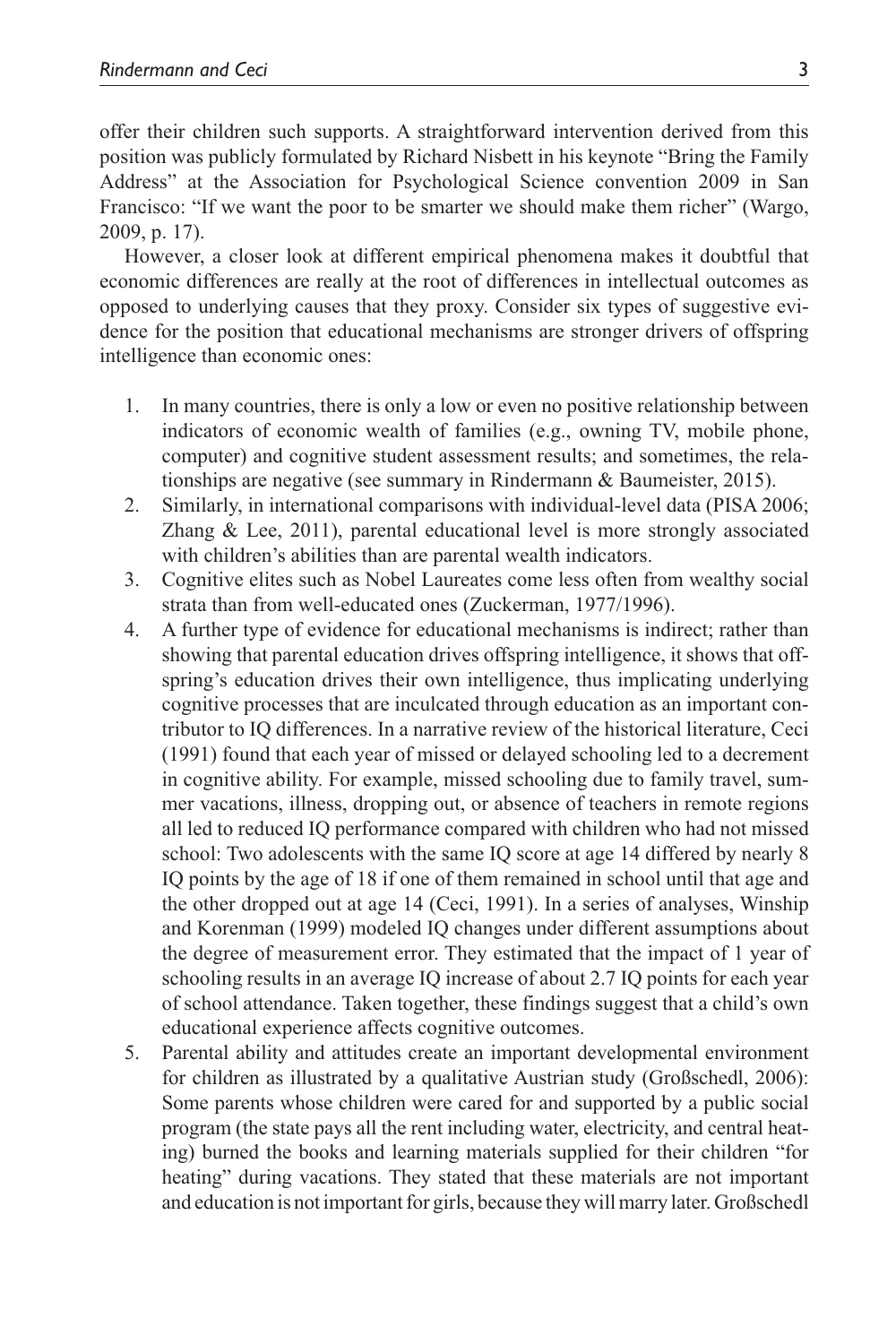(2006) found that during home visits, it was difficult to create a learning atmosphere for applying the training program, for homework, and for consulting parents, because parents and their children wanted to watch TV all day.

6. Consistent with the above five sources of empirical research, there are also anecdotal examples that contradict the popular assumption that a more expensive environment favors intellectual development: In Atlanta (based on observations in 2008), there are two famous zoological institutions, the Georgia Aquarium and the Fernbank Museum of Natural History. The first has a very high admission fee even for young children from age 3 on (currently onsite including taxes around US\$37), and it offers experiences in the form of visual and tactile stimulation: Fishes, whales, and other animals swimming in basins can be observed, in one basin, it is possible to touch the fish. Notwithstanding its amazing sensory offerings, there were few or no explanatory texts describing the animals' habitat, evolutionary or ontogenetic development, and behavior. One film showed the transport of whales in an airplane to Atlanta. In contrast, a second institution (the Natural History Museum) has a lower admission fee (currently including taxes around US\$19 for children) but offers ageappropriate cognitive stimulation from preschool to university: Its presentations are accompanied by relatively voluminous written and verbal explanations, for example, the descriptions of the habits and geographic regions of animals including the presentation of complex topics such as evolution and the Doppler effect; in two of its rooms, visitors can do their own experiments. During a visit by one of the authors, the first "museum" was 80% more expensive than the other; yet, it attracted far larger crowds of which the largest fraction appeared to come from seemingly lower SES strata. The cheaper but cognitively more stimulating Fernbank Museum, however, was nearly empty and the few people attending it appeared, according to Fussell (1983), from their dress and manner, to be from the middle or upper classes, many of them were whole families including fathers. Along these same lines, during a visit by one of the authors to the free Smithsonian Museums in Washington, few or no people from apparently poor backgrounds were in attendance (visited December 2010). Such observations suggest that, in some cases, a cheaper experience is more likely to lead to knowledge acquisition, and boost inductive and deductive reasoning, comprehension, and the formation of abstract concepts. Albeit the description of such unsystematic observations is no substitute for systematic research, these cases provide an existence proof that money does not invariably purchase better educational outcomes, and coupled with the other sources of evidence just reviewed, they are consistent with the suggestion that education influences cognitive outcomes more than familial wealth.

Thus, the above examples suggest that parental education and interest in education could be more important for the cognitive development of children than purely economic variables. But there is no systematic empirical research comparing samples from different ages, countries, and ability levels, using different operationalizations of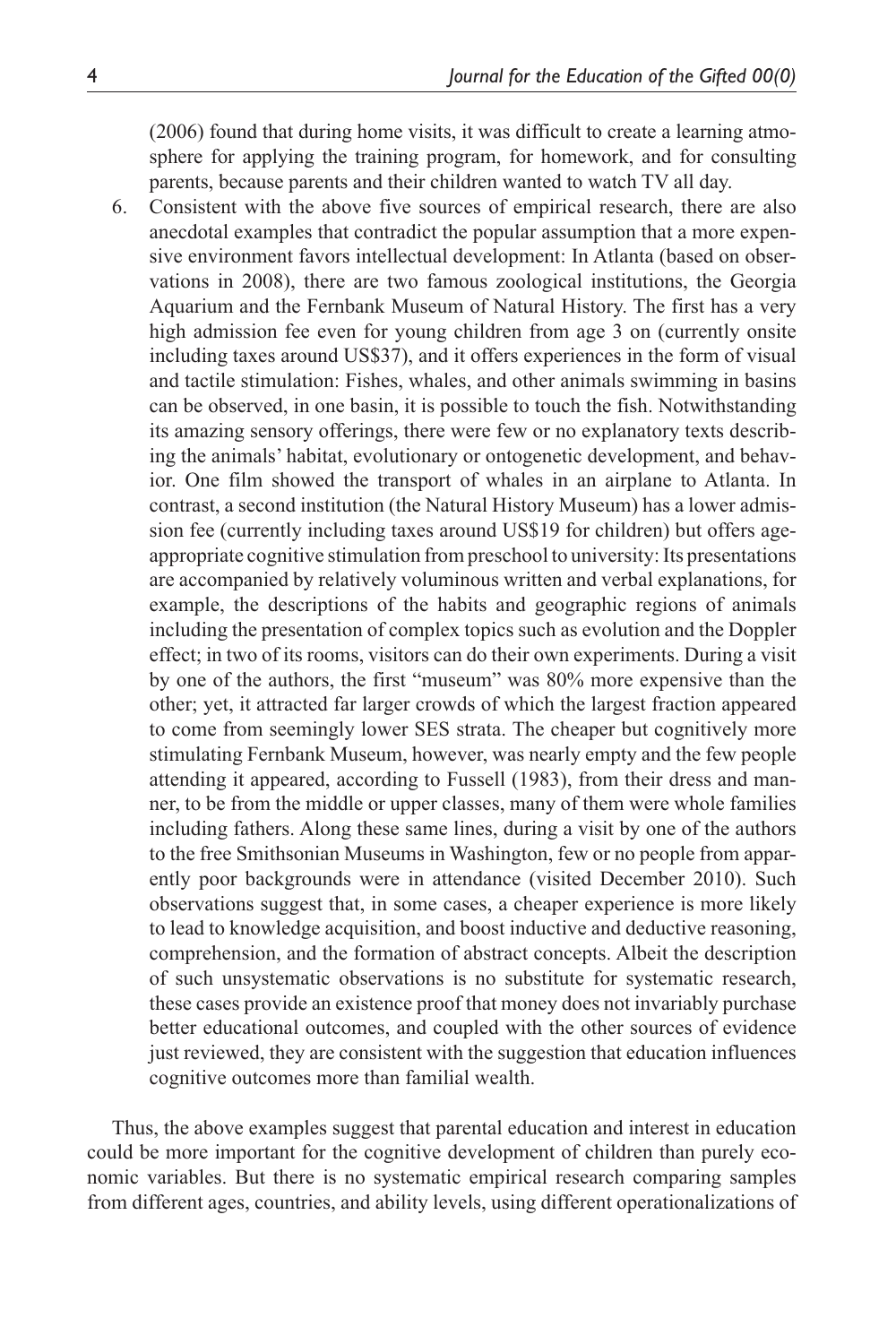constructs and—most important—directly comparing the relative effects of parental economic and educational variables in models where potential mediators can be tested. This is the goal of the present project.

## **Aims of Present Study**

The purpose of this study is to compare the effects on offspring's cognitive development of parental variables related to their education (and cognitive ability) with economic variables related to their present and long-term wealth. In addition, parental effects are related to concrete educational and behavioral variables influencing the cognitive development of children.

Conventionally, SES is measured by using sum values of parental income, parental occupational status, and parental education (e.g., Galobardes, Shaw, Lawlor, Lynch, & Davey Smith, 2006; Jeynes, 2002). Because global SES indicators mix educational with economic effects, they may mask the within-family impact of education on wealth. Such a catch-all variable can statistically account for a lot of variance without revealing (and possibly even obfuscating) causal relationships. In addition, parental occupation is uninformative in the case of retired or self-employed parents. Thus, we measure (a) education and wealth (assessed in different ways) independently and compare their effects on children's cognitive ability. By using regression analysis, we acknowledge their statistical relationship and the dependency of family wealth on education. (b) Of course, both variables, education and wealth, have to be measured at the family level, with father and mother values combined. (If educational variables are not combined, the asymmetry in measurement and the high correlation between father's and mother's education will lead to an underestimation of education effects; e.g., Ganzach, 2014). (c) Education and wealth could work through shaping a more stimulating environment. Thus, to probe underlying causal paths, we also examine their indirect effects such as those operating through number of books in the home and quality of schools. (d) Finally, in acknowledgment of the interpretive challenges inherent in such analyses, we support the stability and generalizability of effects by using 19 subsamples from seven countries with children of different ages and ability levels and using a variety of cognitive tests, ranging from mental speed and fluid (nonscholastic) to Piagetian tasks and crystallized (knowledge and scholastic) scales.

This provides a rich panoply of measures to determine moderators and disentangle causal influences. Except for the National Longitudinal Survey of the Youth (NLSY 1979; [www.nlsinfo.org/content/cohorts/NLSY79\)](www.nlsinfo.org/content/cohorts/NLSY79) and a Brazilian subsample, we use subsamples and data collected by us or under our supervision. We added the U.S. subsample (NLSY) because it is the largest country in the western hemisphere and many investigators have used this data set, thus providing points of reference. In addition, due to larger wealth differences (higher Gini coefficient), a larger wealth effect could be expected (e.g., through buying education; see Johnson, Deary, Silventoinen, Tynelius, & Rasmussen, 2010). Larger wealth effects due to larger wealth differences were also expected for Brazil (data collected 2006–2009 by Flores-Mendoza and colleagues; e.g., Flores-Mendoza et al., 2013), a subsample that we use for comparison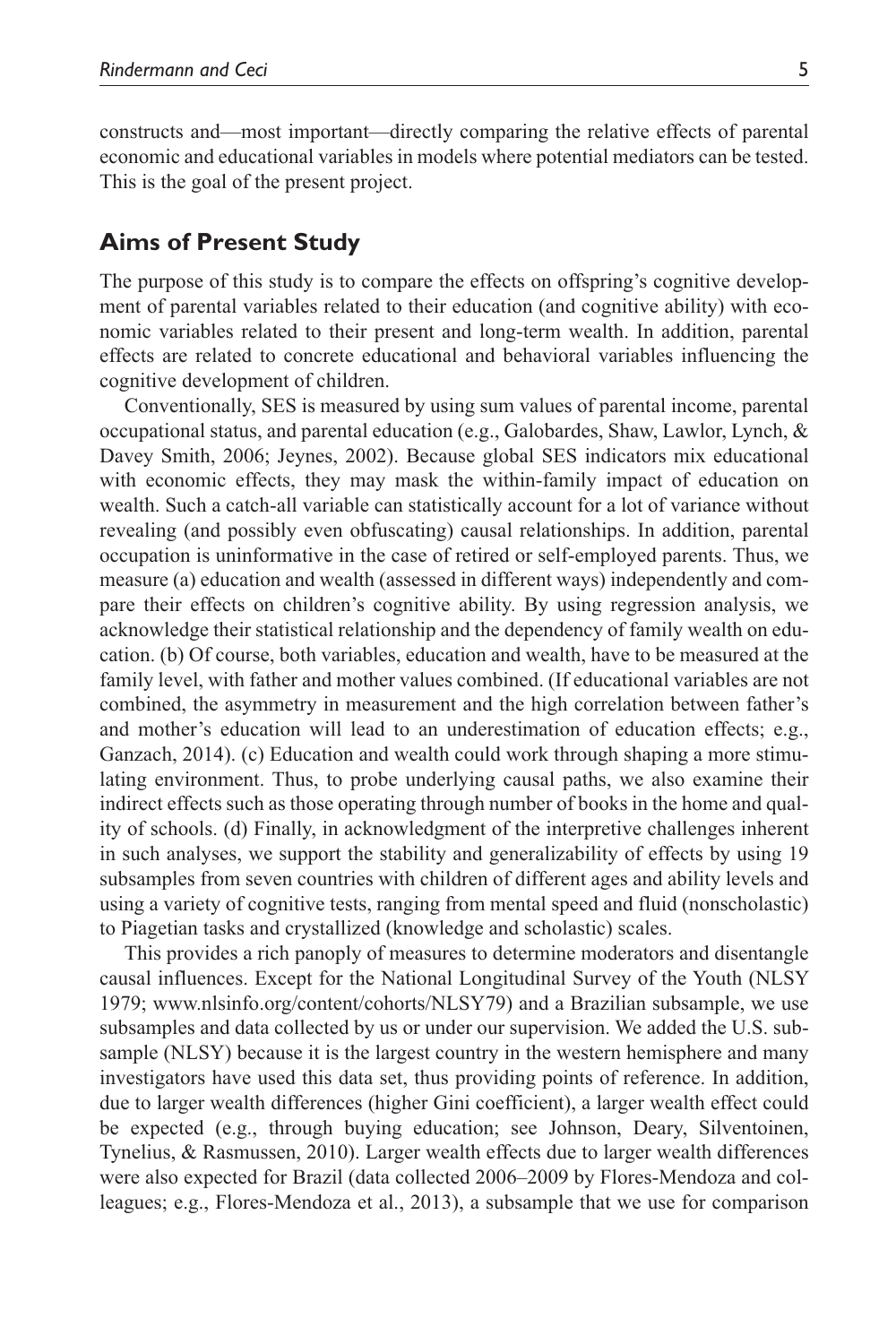with our own Ecuadorian and Costa Rica subsamples. In addition, Brazil is the largest developing (emerging/newly industrialized) country in the western hemisphere.

We try to investigate how the parental education versus wealth effects work in a more detailed way using path analyses. Depending on the variables used, and the age cohorts and countries chosen, the mediating variables will differ between the models. Although environmental versus genetic effects cannot be distinguished with these designs, we discuss the possible effect of genes (e.g., as indicated by parental effects on children's mental speed). We have posted detailed information about the single studies in the supplemental online appendix (see "Supplemental Material" note below).

# **Method**

## *Data From the Single Studies*

Studies, countries, subsamples, participating children and parents, variables, and single procedures and their results are described in detail in the online appendix. The largest subsample comes from the United States, 12 subsamples are from Austria. Data derived from tests and questionnaires given to children and parents and some subsamples also contain teacher estimates (e.g., on discipline) or expert ratings (e.g., kindergarten quality). Mediating variables included number of books, marital status (civic–burgher family), educational and cultural practices of parents, maternal smoking during pregnancy, quality of educational institutions, and the behavior of children themselves, and as a background variable ethnicity—race or immigration. Before being combined, the data were rescaled.

## *Statistical Method*

Regression and path analyses are used to calculate direct, indirect, net, and sum effects of variables. In these analyses, the standardized path coefficients (β) are interpreted. Correlations (Pearson) are included (in parentheses following the betas). Correlations help to estimate quickly the influence of other variables in the model (the larger the difference between correlation and path coefficient, the larger is the influence of other variables), and they make it possible to check the model and to calculate the proportion of the explained variance in each factor ( $\Sigma r\beta = R^2 = 1$  – error). We apply a two-fit index strategy using standardized root mean square residual (SRMR) and comparative fit index (CFI): "Good" values for fit indices (if models are not saturated) are SRMR  $\leq 0.08$ (Hu & Bentler, 1998, 1999) or SRMR  $\leq$  .05 (Schermelleh-Engel, Moosbrugger, & Müller, 2003) and CFI  $\geq$  .95 (Hu & Bentler, 1999) or CFI  $\geq$  .97 (Schermelleh-Engel et al., 2003), and "acceptable" fit is reached with SRMR  $\leq$  .10 and CFI  $\geq$  .95 (Schermelleh-Engel et al., 2003). For these analyses, SPSS and Mplus were used. Significance tests were not used for interpretation (for an in-depth justification, e.g., Armstrong, 2007; Cohen, 1994; Gigerenzer, 2004; Hunter, 1997). More instructive for inductive generalization—which is not possible with significance tests—is the demonstration of the stability of relationships across different operationalizations of constructs,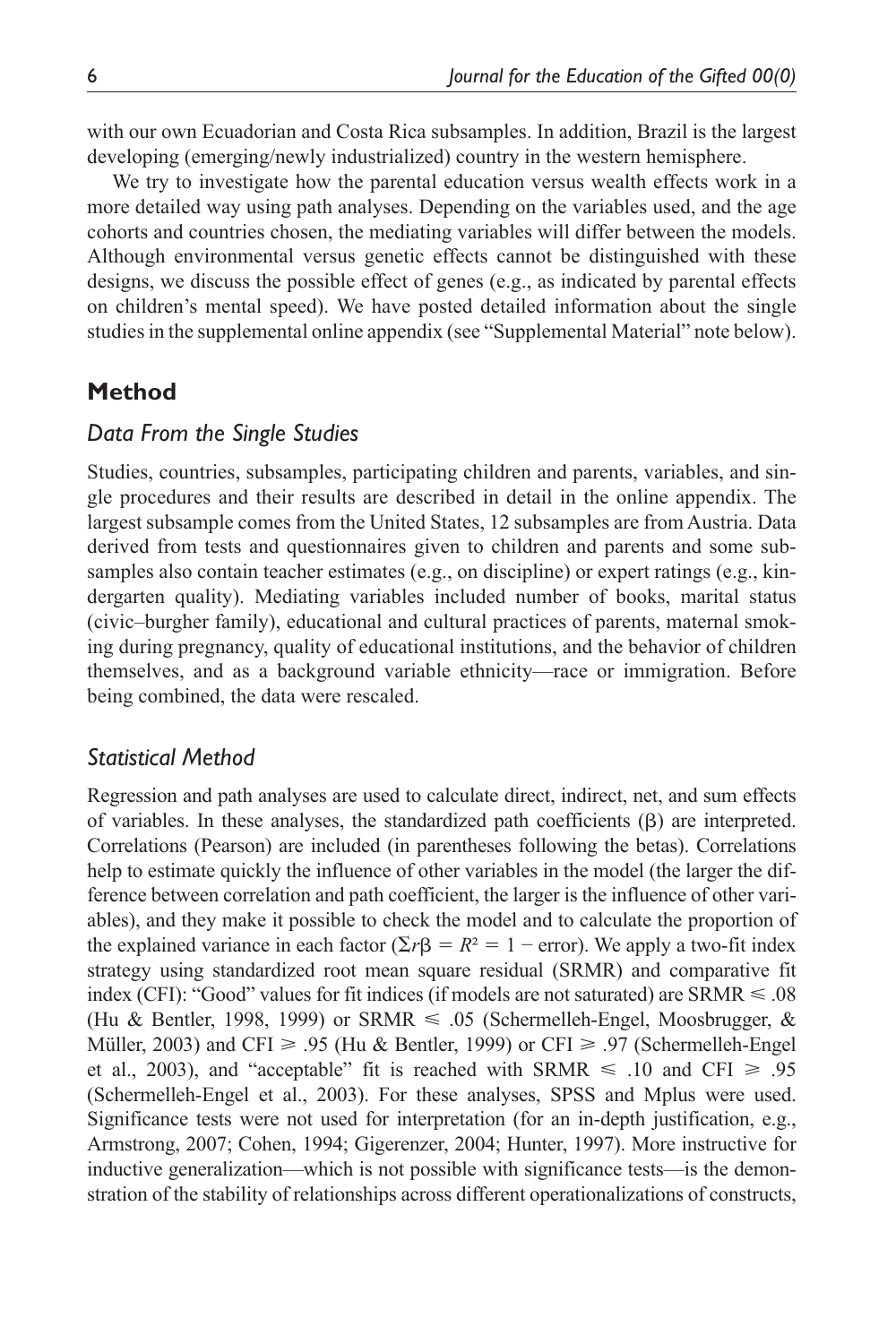different measurement points, different ages of students, different (country) samples, and various studies by different authors. In all analyses, parental educational level versus parental income/wealth were tested for their effects on cognitive ability of their offspring. In addition, models were constructed to examine direct and indirect effects of education and wealth through these variables. These models differ from study to study and in their complexity because age differences led to the use of different variables (e.g., reading to children), also country differences (e.g., in Ecuador, height per age as a wealth–health indicator), and because the same variables showed different impact leading to different models with acceptable fits to empirical data.

In a final path analysis, we examined the effects in a combined sample with  $N =$ 3,925 observations. To better balance the different regions, countries, and development levels, the size of the U.S. NLSY subsample was randomly reduced. Because the other subsamples were much smaller than the NLSY, we used a random deletion method to sample only a fraction of the NLSY so that the United States, Europe, and developing nations each contributed 25% to 33% of the total data. (See online appendix for details.) In online Table A1, correlations between the most important variables are presented.

Missing data were treated in two different ways: Initial simple regressions started with listwise deletion and the results were compared with full information maximum likelihood (FIML; no listwise deletion in the case of missing data). Income/wealth was first used in natural units and then logged. All path models were done using FIML and logged income/wealth. The results of the different procedures were checked for robustness. The results from 18 subsamples (i.e., excluding the longitudinal study) were averaged using three different methods: (a) simple arithmetic means, (b) arithmetic means using Fishers *z*, and finally (c) using Fishers *z* and weighted by sample size.

Single and statistical results of cross-sectional path analyses are not sufficient to prove causal influence. We also use longitudinal designs and we try to offer theorybased interpretations. In addition, we consider studies of others using experimental or longitudinal designs and we discuss alternative views.

## **Results**

## *Parental Education Versus Income and Their Impact Through Other Variables Influencing Cognitive Development*

The 19 subsamples we employed are described briefly in Table 1; further details can be found in the supplemental online appendix. Generally, each study contains a parental educational-level measure, a parental wealth measure (in natural units or logged), and at least one cognitive ability indicator of the child. In the majority of studies there are additional mediating variables (e.g., number of books, quality of education, or marital status).

Results from 18 cross-sectional and one longitudinal subsamples comparing the effect of parental educational level and parental income in seven countries, in developed and developing countries, for kindergarten, primary, and secondary school children and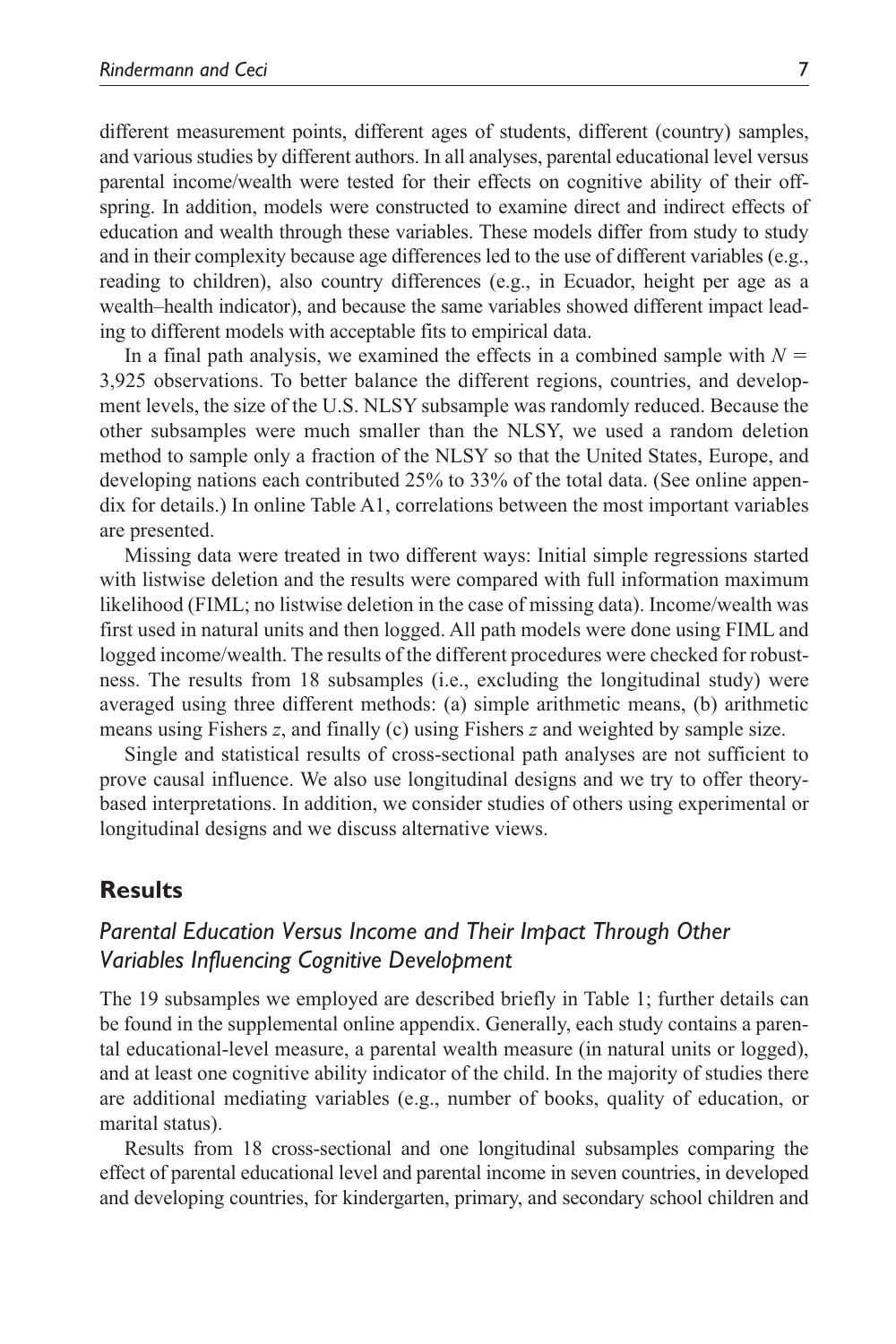|                                            |                          |               |               |                | SANDING C ANDISOLA SERVISION OF SANDING CORRESPONDENT IN THE SANDWARD CONSIDERING INTERNATION AND SAND AND SANDWARD OF SANDWARD OF SANDWARD CONSIDERED AND SANDWARD OF SANDWARD OF SANDWARD CONSIDERED AND SANDWARD OF SANDWAR |
|--------------------------------------------|--------------------------|---------------|---------------|----------------|--------------------------------------------------------------------------------------------------------------------------------------------------------------------------------------------------------------------------------|
| Subsample                                  | Figure                   | Country       | Age           | z              | Further characteristics                                                                                                                                                                                                        |
| NLSY (1979)                                | $\overline{4}$           | United States | $14 - 22$     | 12,686         | Reanalysis of NLSY, representative sample,<br><b>ASVAB</b>                                                                                                                                                                     |
| Steinhauser (2010)                         | $\lambda$                | Austria       | $+7$          | 56             | CPM (shortened version with only every second item,<br>$n = 41$ boys, 56 girls;<br>$\alpha = .61$ ), WET                                                                                                                       |
| Innerhofer, Obendrauf,<br>and Picha (2010) | 43                       | Austria       | $rac{6}{1}$   | $\overline{4}$ | CPM (version with 14 items, $\alpha = .73$ ), Piagetian tasks<br>$n = 22$ boys, 18 girls;                                                                                                                                      |
| Tatzl (2009)                               | $\overline{\mathcal{X}}$ | Austria       | $rac{4}{5}$   | 62             | $n = 38$ boys, 24 girls;<br>WET                                                                                                                                                                                                |
| Pilko (2009)                               | 45                       | Austria       | $-11$         | 99             | Coding test (mental speed), CogAT, writing ability,<br>$n = 55$ boys, 43 girls;<br>grades                                                                                                                                      |
| Semmernegg (2009)                          | $\frac{8}{3}$            | Austria       | $5 - 10$      | $\frac{8}{1}$  | $n = 62$ boys, 56 girls;<br>CFT <sub>1</sub>                                                                                                                                                                                   |
| Lechner, Rom, and<br>Stelzer (2010)        | $\overline{A}$           | Austria       | $-11$         | 59             | $n = 27$ boys, 32 girls;<br>CogAT                                                                                                                                                                                              |
| Schwab, Prutsch, and<br>Kasnik (2010)      | œ                        | Austria       | $9 - 10$      | ₹              | ZVT (mental speed), SPM, Piagetian tasks<br>$n = 22$ boys, 19 girls;                                                                                                                                                           |
| Führer (2009)                              | $\overline{\mathcal{X}}$ | Austria       | $\frac{1}{6}$ | $\frac{8}{1}$  | $n = 49$ boys, 69 girls;<br>CogAT                                                                                                                                                                                              |
| Hammerlindl (2010)                         | $\frac{0}{4}$            | Austria       | $\frac{1}{6}$ | 56             | SPM, vocabulary scale of the CFT-20-R<br>$n = 53$ boys, 45 girls;                                                                                                                                                              |
| Perissutti (2009)                          | All-Al <sub>3</sub>      | Austria       | $10 - 18$     | 235            | $n = 45$ , Grade 7: $n = 42$ , Grade 8: $n = 44$ , Grade 9:<br>$n = 108$ boys, 126 girls; in Grade 5: $n = 46$ , Grade 6:<br>$n = 21$ , Grade 10: $n = 13$ , Grade 11: $n = 24$<br>CogAT, different income/wealth indicators   |

*(continued)*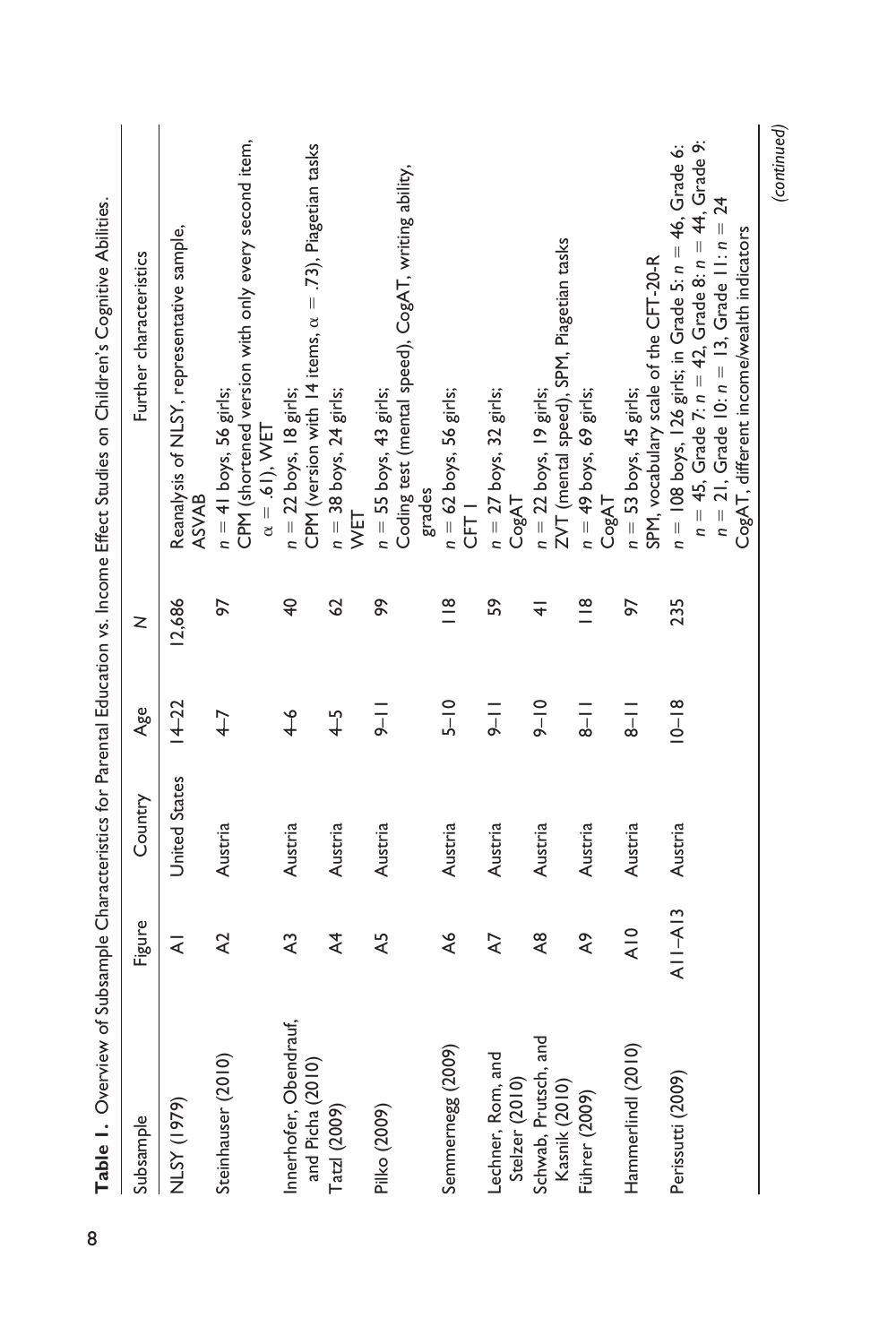| Table 1. (continued)                                        |                   |                           |           |                |                                                                                                                                                                                                                                                                                          |
|-------------------------------------------------------------|-------------------|---------------------------|-----------|----------------|------------------------------------------------------------------------------------------------------------------------------------------------------------------------------------------------------------------------------------------------------------------------------------------|
| Subsample                                                   | Figure            | Country                   | Age       | z              | Further characteristics                                                                                                                                                                                                                                                                  |
| Makotschnig (2010)                                          | $\frac{4}{4}$     | Austria                   | $10 - 12$ | 202            | $n = 112$ boys, 90 girls; $n = 108$ immigrants,<br>94 Austrians;<br>CogAT                                                                                                                                                                                                                |
| Pieber (2009) (two<br>subsamples)                           | $\overline{A}$ 15 | and Austria<br>Costa Rica | $5 - 20$  | 213 and 172    | PISA-Mathematics; mean country difference 14-171Q<br>$n = 177$ boys, 207 girls; Costa Rica: $n = 213$ , Austria:<br>secondary school: ZVT, APM, PISA-Reading and<br>kindergarten: CPM; primary school: ZVT (mental<br>speed), SPM, PIRLS-Reading, and TIMSS-Math;<br>$n = 172$<br>points |
| Seitlinger (2010)<br>Thünauer (2009),                       | A16               | Ecuador                   | $9 - 14$  | $\overline{6}$ | SPM, verbal, and math literacy items (simplified) from<br>mean SPM IQ in western norms around 70-75<br>$n = 93$ boys, 68 girls (Indians/Indios/Natives);<br>PIRLS and TIMSS;                                                                                                             |
| 2013; two subsamples)<br>Rindermann et al.,<br>Hoang (2013; | $\overline{2}$    | Vietnam and<br>Germany    | $10 - 12$ | 60 and 46      | $n = 41$ boys, 65 girls; Vietnam: $n = 60$ , Germany: $n = 45$ ;<br>CogAT numerical (quantitative) and figural (nonverbal);<br>mean country difference 0.30 IQ points (age<br>corrected, Vietnam higher)                                                                                 |
| Flores-Mendoza et al.<br>(2013)                             | $\frac{8}{4}$     | Brazil                    | $ 3-2 $   | 619            | SPM; mean IQ in Western norms around 98<br>$n = 299$ boys/men, $317$ girls/women                                                                                                                                                                                                         |
| Rindermann and Heller<br>(2005)                             | A19-A20           | Germany                   | $9 - 19$  | $\overline{2}$ | CogAT, mean IQ around 124, longitudinal<br>$n = 288$ boys, 256 girls;                                                                                                                                                                                                                    |
|                                                             |                   |                           |           |                | Nate. Mean ability levels of subsamples in developed countries except for the German gifted subsample are around IQ 100 (95–105) in their country norms.<br>Easing professional muchasity the policy countries are the process of                                                        |

Figure reters to figure number in the online appendix. See also notes for 1able 2. ASVAB = Armed Services Vocational Aptitude Battery; CF1 = Culture<br>Fair Intelligence Test; CPM = Coloured Progressive Matrices; NLSY = Natio Figure refers to figure number in the online appendix. See also notes for Table 2. ASVAB = Armed Services Vocational Aptitude Battery; CFT = Culture Fair Intelligence Test; CPM = Coloured Progressive Matrices; NLSY = National Longitudinal Survey of the Youth; SPM = Standard Progressive Matrices; WET = Wiener Entwicklungstest; PIRLS = Progress in International Reading Literacy Study; PISA = Programme for International Student Assessment; TIMSS = Trends in International Mathematics and Science Study; ZVT = Zahlen-Verbindungs-Test.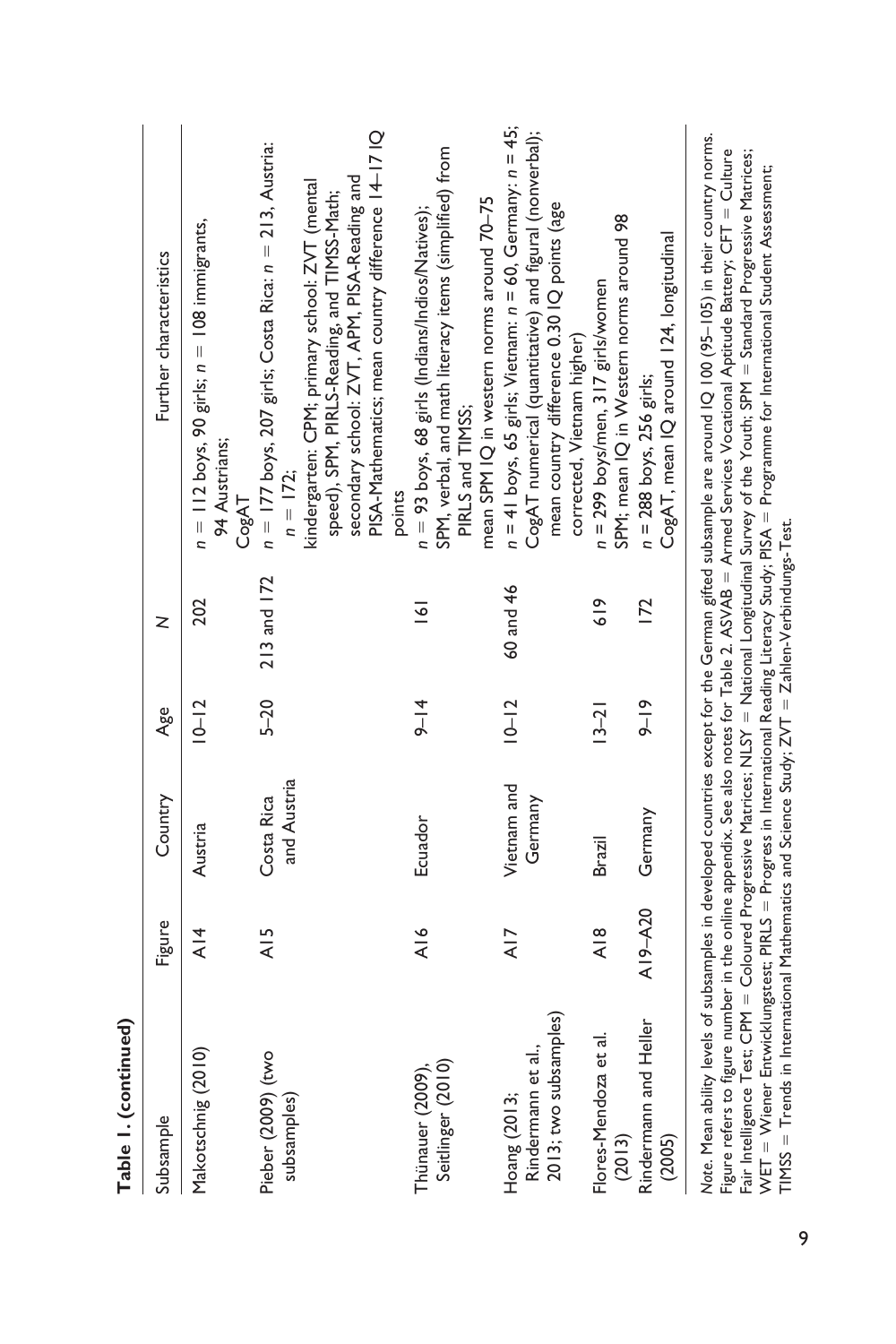|                                            |                 |                            |           |           |        | Parental education |          | Parental income  |
|--------------------------------------------|-----------------|----------------------------|-----------|-----------|--------|--------------------|----------|------------------|
| Subsample                                  | Figure          | Country                    | Age       | N         | Direct | Total (m)          |          | Direct Total (m) |
| <b>NLSY (1979)</b>                         | AI              | United States 15-22 12,686 |           |           | .42    | .48                | .17      | .13              |
| Steinhauser (2010)                         | A2              | Austria                    | $4 - 7$   | 97        | .45    | .50                | .12      | .07              |
| Innerhofer, Obendrauf, and Picha<br>(2010) | A <sub>3</sub>  | Austria                    | $4 - 6$   | 40        | .13    | .16                | .19      | .18              |
| Tatzl (2009)                               | A <sup>4</sup>  | Austria                    | $4 - 5$   | 62        | .22    | .21                | $-.04$   | $-.06$           |
| Pilko (2009)                               | A <sub>5</sub>  | Austria                    | $9 - 11$  | 99        | .34    | .36                | .05      | .00              |
| Semmernegg (2009)                          | A <sub>6</sub>  | Austria                    | $5 - 10$  | 118       | .20    | .18                | $-.04$   | $-.09$           |
| Lechner, Rom, and Stelzer (2010)           | A7              | Austria                    | $9 - 11$  | 59        | .35    | .40                | .21      | .14              |
| Schwab, Prutsch, and Kasnik (2010)         | A <sub>8</sub>  | Austria                    | $9 - 10$  | 41        | .27    | .32                | 14.      | .05              |
| Führer (2009)                              | A9              | Austria                    | $8 - 11$  | $ $ $ $ 8 | .13    | .18                | .17      | .14              |
| Hammerlindl (2010)                         | A10             | Austria                    | $8 - 11$  | 97        | .12    | .24                | 19.      | .07              |
| Perissutti (2009)                          | AII-AI3 Austria |                            | $10 - 18$ | 235       | .32    | .29                | $-.01$   | $-.01$           |
| Makotschnig (2010)                         | A14             | Austria                    | $10 - 12$ | 202       | .21    | .23                | .10      | .12              |
| Pieber (2009)                              | AI <sub>5</sub> | Costa Rica                 | $5 - 20$  | 213       | .32    | .26                | $-.01$   | .00              |
| Pieber (2009)                              |                 | Austria                    | $5 - 18$  | 172       | .21    |                    | .02      |                  |
| Thünauer (2009), Seitlinger (2010)         | AI6             | Ecuador                    | $9 - 14$  | 6         | .52    | .58                | .21      | .20              |
| Hoang (2013)                               | AI7             | Vietnam                    | $10 - 12$ | 60        | .25    | .19                | .02      | .23              |
| Hoang (2013)                               |                 | Germany                    | $10 - 12$ | 46        | $-.22$ |                    | .52      |                  |
| Flores-Mendoza et al. (2013)               | A <sub>18</sub> | <b>Brazil</b>              | $13 - 21$ | 619       | .25    | .29                | .18      | .16              |
| Rindermann and Heller (2005)               | A19-A20 Germany |                            | $9 - 19$  | 172       | [.08]  | -                  | $[-.01]$ | -                |
| M. arithmetic                              |                 |                            |           |           | .25    | .30                | .12      | .09              |
| Fishers z                                  |                 |                            |           |           | .25    | .30                | .13      | .09              |
| Weighted (zN)                              |                 |                            |           |           | .40    | .45                | 16.      | .12              |

**Table 2.** Overview of Results (Betas) for Parental Education and Income on Cognitive Ability of Children.

*Note. N* refers to total sample size. Total *N* = 15,297. If listwise and FIML were calculated, FIML results are shown. "Parental income" = logged income or wealth indicators; "direct" = direct effects (path coefficients) in single comparison of parental education and wealth; "total (m)" = total effect in more complex models with additional variables summing up direct and indirect effects. In the subsample of Innerhofer et al. (2010), the cognitive ability sum was used. In the Pilko (2009) subsample, the result for the CogAT (comprising fluid and crystallized intelligence) was used. In the Schwab et al. (2010) subsample, for the model, the mean of SPM and Piaget was used. In the subsample of Perissutti (2009), income (and online Figure A12) was used. In the Pieber (2009) and Hoang (2013) subsamples, for "total (m)," the results for both countries together (online Figures A15 and A17) were used. The Rindermann and Heller (2005) subsample is not used for the summarizing analysis (a longitudinal study with control of former children's ability and, therefore, not comparable). "Arithmetic" = simple arithmetic mean; "Fishers *z*" = mean correlations averaged using Fishers *z* transformation; "Weighted" = mean correlations averaged using Fishers *z* transformation and weighted for *N*. The Figures do not include the direct effects reported here in the table (see text). FIML = full information maximum likelihood; NLSY = National Longitudinal Survey of the Youth; SPM = Standard Progressive **Matrices** 

for young adults (see Tables 2 and 3) reveal a clear pattern: To explain differences in children's intelligence, differences in parental education are more important than are differences in familial income (direct:  $\beta_{Ed} = .40$  vs.  $\beta_{In} = .16$ , total:  $\beta_{Ed} = .45$  vs.  $\beta_{In} =$ .12; Table 2). Because of the large differences between studies, both in size and mediating variables, the three methods (regardless of weighting *N*) led to somewhat different results ranging from  $\beta_{Ed} = .25$  to  $\beta_{Ed} = .45$  and from  $\beta_{In} = .12$  to  $\beta_{In} = .16$  (Table 2). However, the pattern suggesting a larger educational effect remains stable across the studies: With the exception of four subsamples, education (in direct effects) was found to be more important than income, in total effects except in only two subsamples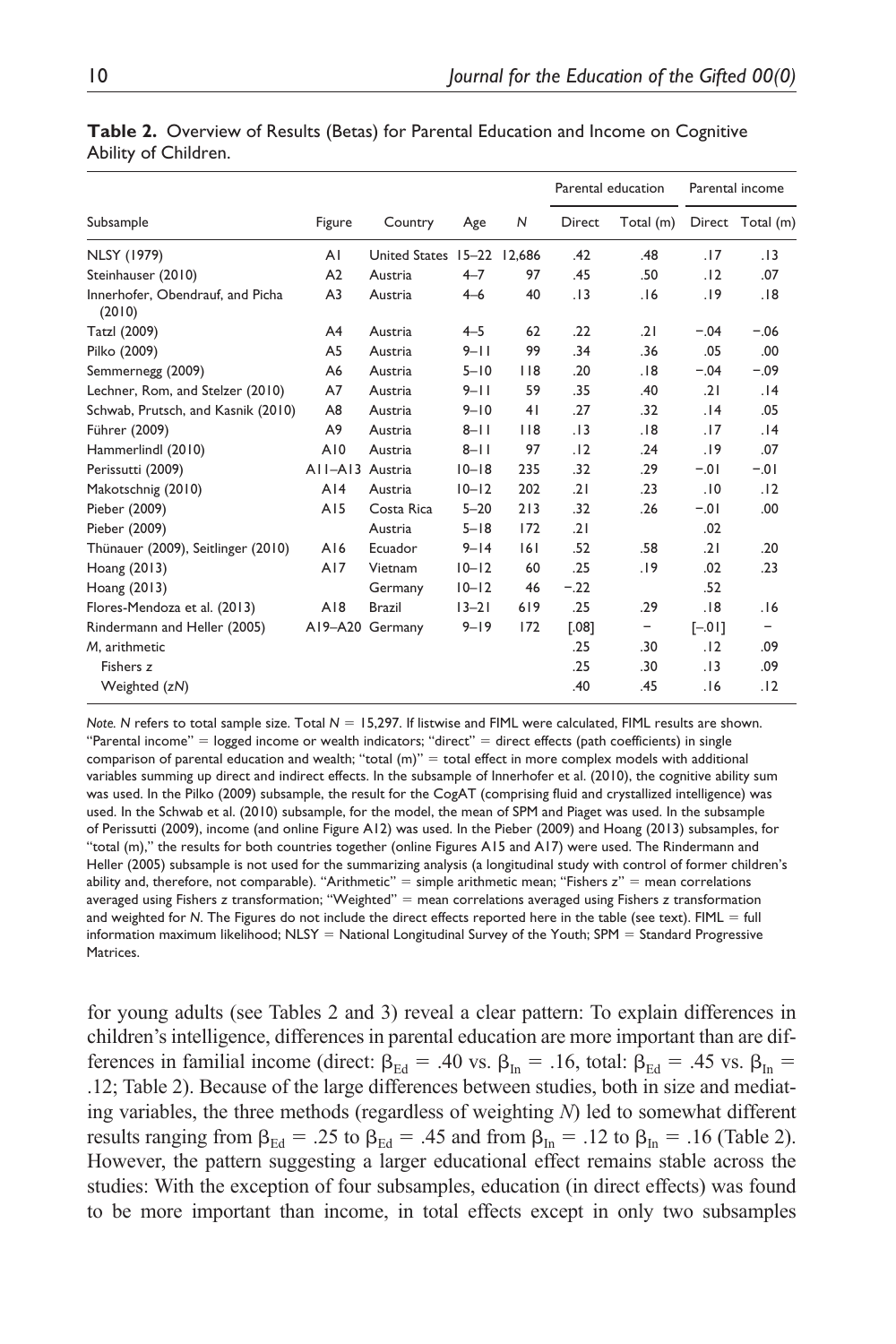|                                         |                |                      | Parental education |             |          | Parental income |
|-----------------------------------------|----------------|----------------------|--------------------|-------------|----------|-----------------|
| Subsample                               | Figure         | Country              | Listwise           | <b>FIML</b> | Listwise | FIML (log)      |
| <b>NLSY (1979)</b>                      | AI             | <b>United States</b> | .47                | .47         | .32      | .32(.30)        |
| Steinhauser (2010)                      | A <sub>2</sub> | Austria              | .43                | .50         | .31      | .33(.30)        |
| Innerhofer, Obendrauf, and Picha (2010) | A <sub>3</sub> | Austria              | .10                | .15         | .13      | .16(.20)        |
| Tatzl (2009)                            | A <sub>4</sub> | Austria              | .19                | .21         | .04      | .05(.06)        |
| Pilko (2009)                            | A <sub>5</sub> | Austria              | .33                | .35         | 14.      | .14 (.27)       |
| Semmernegg (2009)                       | A6             | Austria              | .19                | .19         | .05      | .05(.04)        |
| Lechner, Rom, and Stelzer (2010)        | A7             | Austria              | .39                | .40         | .30      | .29 (.29)       |
| Schwab, Prutsch, and Kasnik (2010)      | A <sub>8</sub> | Austria              | .35                | .31         | .29      | .28 (.28)       |
| Führer (2009)                           | A <sub>9</sub> | Austria              | .10                | .19         | .19      | .22(.22)        |
| Hammerlindl (2010)                      | A10            | Austria              | .12                | .22         | .24      | .28 (.25)       |
| Perissutti (2009)                       | $AII-AI3$      | Austria              | .30                | .32         | .09      | .09(.15)        |
| Makotschnig (2010)                      | A14            | Austria              | .24                | .22         | .09      | .09 (.13)       |
| Pieber (2009)                           | A15            | Costa Rica           | .32                | .32         | .21      | .21(.12)        |
| Pieber (2009)                           |                | Austria              | .18                | .22         | .07      | .09(.09)        |
| Thünauer (2009); Seitlinger (2010)      | A16            | Ecuador              | .58                | .58         | .40      | .42 (.37)       |
| Hoang (2013)                            | AI7            | Vietnam              | .25                | .25         | $-.01$   | .01(.02)        |
| Hoang (2013)                            |                | Germany              | $-.09$             | .13         | .20      | .38 (.37)       |
| Flores-Mendoza et al. (2013)            | A18            | <b>Brazil</b>        | .36                | .34         | .33      | .27 (.30)       |
| Rindermann and Heller (2005)            | $AI9 - A20$    | Germany              | $[.10]$            |             | $[-.01]$ |                 |
| M. arithmetic                           |                |                      | .27                | .30         | .19      | .20(.21)        |
| Fishers z                               |                |                      | .27                | .30         | .19      | .21(.21)        |
| Weighted (zN)                           |                |                      | .44                | .45         | .30      | .30 (.29)       |

**Table 3.** Overview of Results (Bivariate Correlations in Simple Two Predictor Regression Models) for Parental Education and Income With Cognitive Ability of Children.

*Note*. See notes for Table 2. FIML = full information maximum likelihood; NLSY = National Longitudinal Survey of the Youth.

(correlations become stable from *N*s of 250 onward; Schönbrodt & Perugini, 2013). Differences between wealth measures (wealth in natural units, in monetary or logged units) are negligible.

With seven countries (Austria, Brazil, Costa Rica, Ecuador, Germany, United States, Vietnam), the country sample is rather small for systematic comparisons; therefore, comparative results are merely suggestive: Correlations of the difference between educational and income effects (based on Fishers *z* values) with country intelligence (own calculations; e.g., Coyle, Rindermann, & Hancock, 2016) and GDP 2003 (Human Development Report [HDR], 2005) are small  $(r = -0.24$  and  $r = -0.17$ ; not *N* weighted). The small negative correlation means that, in countries with higher cognitive ability level and wealth, the difference between education and income effects is somewhat smaller. For older children, there are slightly higher betas (parental education effect and children's age:  $r = .15$ , parental wealth effect with age:  $r = .11$ ). Because the effect of parental education on children's intelligence is larger in lower IQ and in poorer countries (education:  $r_{\text{IO}} = -.39$  and  $r_{\text{GDP}} = -.22$ ; vs. income:  $r_{\text{IO}} = -.01$  and  $r_{GDP} = .05$ ) and larger in countries with strong income differences (Gini; HDR, 2005: education:  $r_{Gini} = .33$ , vs. income:  $r_{Gini} = -.02$ ), it may be that more developed and homogeneous countries have higher quality instruction, teachers, schools, and school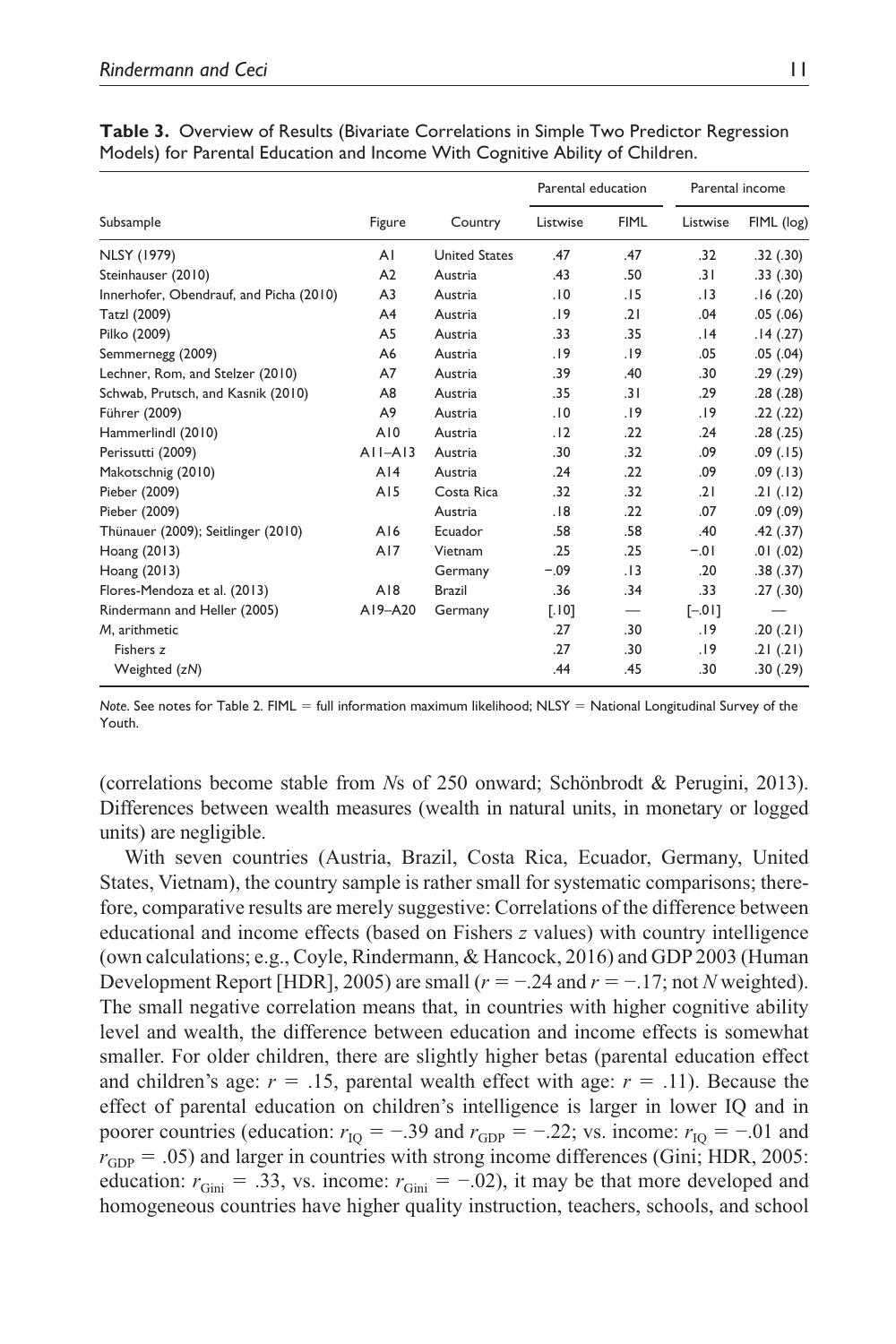systems that buffer parental education effects. If true, however, this would not explain why there is no similar reduction of income effects; further samples from different countries are needed to answer this.

Differences between education and income in  $\beta$  effects are larger than in correlations (see Tables 2 and 3: direct β: .40 vs. .16; total β: .45 vs. .12; *r*: .45 vs. .29). Simple correlations mask effects due to relationships with other variables. They can be analyzed by looking at theoretically grounded indirect effects (for details, see online appendix). The difference between parental education and wealth effects on children's cognitive ability increases when results of complex models are employed that include direct and indirect effects through further variables such as books, marital status, or quality of educational institutions: Parental education has a mean total (−*t*) effect of  $β_{Edt} = .30$  to .45, whereas income's effect is  $\beta_{\text{Int}} = .09$  to .12 (Table 2). The validity of these numbers depends on the validity of assumptions underlying the models and their paths: Former education influences later wealth; education influences beneficial habits (e.g., books in home); intergenerational effects of parental wealth on children's later wealth are smaller than intergenerational effects of parental education and intelligence on children's later wealth (for empirical justification, see results from different modern countries: Deary et al., 2005; Irwing & Lynn, 2006; Kramer, 2009; Meisenberg, 2010; Nettle, 2003; Rindermann & Baumeister, 2015; Saunders, 1997, 2002; Strenze, 2007; von Stumm, Macintyre, Batty, Clark, & Deary, 2010). However, because these income effects are larger than zero, our models (assuming only an effect of parental education on parental wealth) will somewhat underestimate wealth effects. Nevertheless, between (total)  $\beta_{\text{Edt}} = .30$  to .45 on one side and  $\beta_{\text{Int}} = .09$  to .12 on the other is a sufficiently large distance that some over- or underestimations will not change the main result: Parental education is more important for children's intelligence than parental wealth.

Not only crystallized intelligence but also mental speed is more influenced by parental education than by parental income (see Table 4). Crystallized intelligence depends more than mental speed on parental factors (crystallized:  $\beta_{Ed} = .36$  and  $\beta_{In} =$ .09, speed:  $\beta_{Ed} = .25$  and  $\beta_{In} = .00$ ). However, the astonishingly high effect of parental education on speed ( $\beta_{Ed} = .25$ ) cannot readily be explained by parental education via creating a more stimulating environment; processing speed is seemingly unrelated to experiences that fall within the typical range, given their simplicity and reliance on overlearned stimuli that are highly familiar to children from all social backgrounds (e.g., single digits). This strongly suggests there are stronger, nevertheless unknown genetic effects by which parents transmit neurological maturity, brain efficiency, and processing speed to their children.

Finally, a longitudinal study analyzed the impact of parental educational level versus parental income in subsamples of gifted German children's cognitive development, with  $n = 172$  or  $n = 355$  observations. Parental income, measured in currency units or in self-assessment of relative income compared with others, was irrelevant  $(\beta_{In} = -0.01$  and .01), parental education showed effects ( $\beta_{Ed} = .08$  and .11). Because in longitudinal cross-lagged analyses, effects of former ability are controlled for and because the subsample is highly selected according to children's intelligence and parental education, large effects of education and income could not be expected.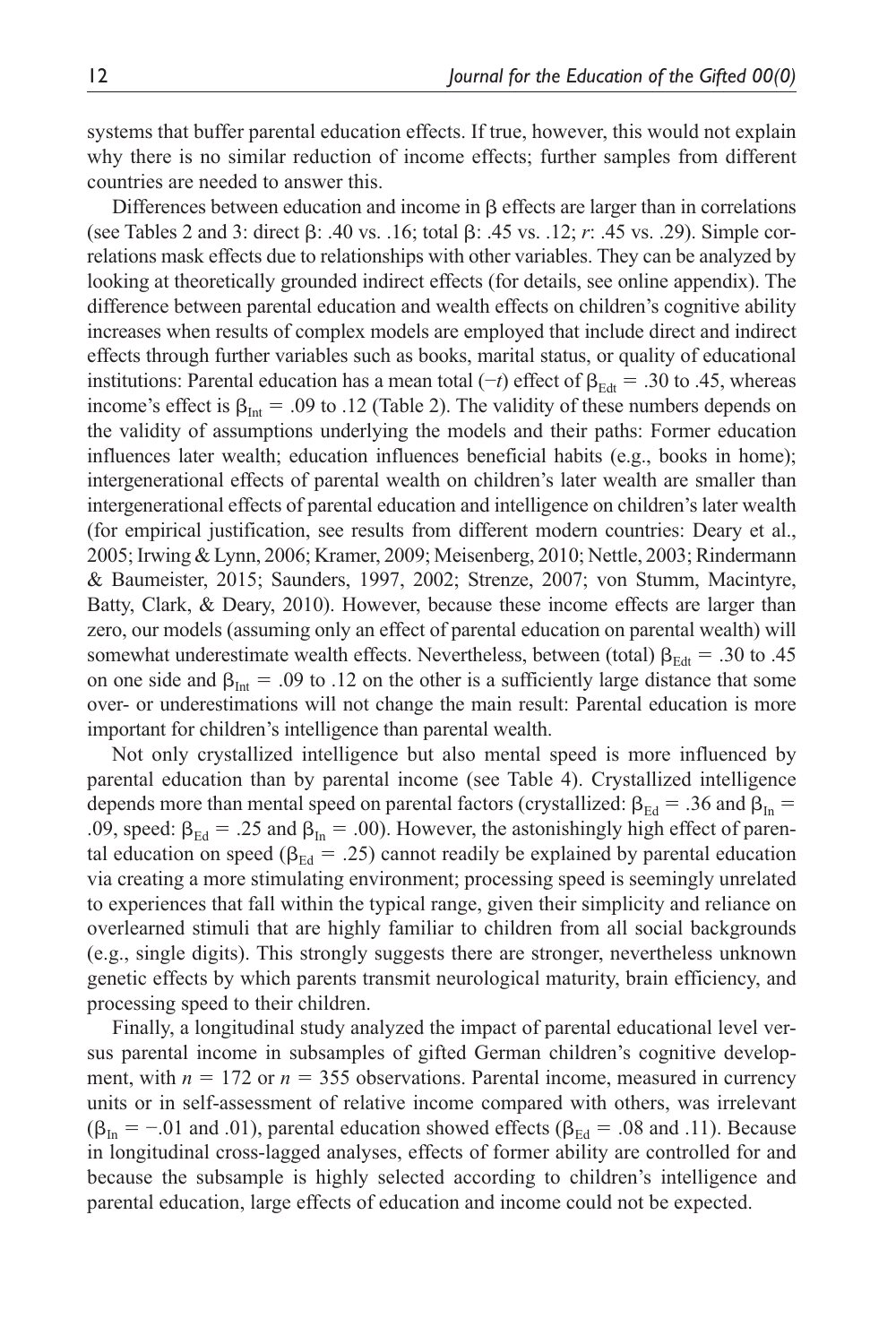|                                       |        |                 |          |      | Parental education |         | Parental income |         |
|---------------------------------------|--------|-----------------|----------|------|--------------------|---------|-----------------|---------|
| Subsample                             | Figure | Country         | Age      | N    | Speed              | Crystal | Speed           | Crystal |
| Pilko (2009)                          | A5     | Austria         | $9 - 11$ | 99   | .31                | .30     | .08             | .22     |
| Schwab, Prutsch,<br>and Kasnik (2010) | A8     | Austria         | $9 - 10$ | 41   | .09                | .30     | .14             | .06     |
| Pieber (2009)                         | AI5.   | Costa Rica 9-20 |          | -133 | .31                | .58     | $-.13$          | 0۱.     |
| Pieber (2009)                         | AI5    | Austria         | $9 - 18$ | 2    | . 19               | .15     | .03             | .07     |
| M. arithmetic                         |        |                 |          |      | .23                | .33     | .03             | .09     |
| Fishers z                             |        |                 |          |      | .23                | 34      | .03             | .09     |
| Weighted (zN)                         |        |                 |          |      | .25                | .36     | .00             | .09     |

**Table 4.** Overview of Results (Betas) for Parental Education and Income on Cognitive Ability of Children—Mental Speed vs. Crystallized Intelligence.

*Note*. Total *N* = 394. FIML and logged income. For Pilko as "crystallized," verbal ability (picture description) was used. For Schwab as "crystallized," (verbal) Piagetian tasks were used. For Pieber as "crystallized," the mean of PIRLS-, TIMSS-, and PISA-tasks in reading and math literacy were used. "Arithmetic": simple arithmetic mean. "Fishers *z*": mean correlations averaged using Fishers *z* transformation. "Weighted": mean correlations averaged using Fishers *z* transformation and weighted for *N*. FIML = full information maximum likelihood; PIRLS = Progress in International Reading Literacy Study; TIMSS = Trends in International Mathematics and Science Study; PISA = Programme for International Student Assessment.

# *Mediating Variables Operating Between Parental Education and Income and Children's Cognitive Ability*

Effects of mediating variables in the models are theoretically relevant. They can help to understand how parental education and parental wealth influence cognitive outcomes:

- *Number of books* is an indicator of parental education and familial culture and it is a causal factor via reading. Books, depending on parental education (arithmetically averaged  $\beta_{Ed\rightarrow Bo} = .38$ ), have an effect on children's cognitive ability (in online appendix, please see Figures A2, A3, A5, A6, A7, A10, A13, A14, A16 averaged:  $\beta_{\text{Bo}\rightarrow\text{CA}} = .18$ ). Directly compared and reanalyzed for all studies with information on books, the effect of parental education on books is larger than the effect of parental income ( $\beta_{Ed\rightarrow Bo} = .44$  vs.  $\beta_{In\rightarrow Bo} = .20$ ).<sup>2</sup>
- *Civic–burgher family* describes children living with both biological parents who are married. It is an indicator of a burgher–civic lifestyle and creates a more supportive-stable developmental environment. Parental education has a positive impact on marital status ( $\beta_{Ed\rightarrow CF}$  = .22). Civic–burgher family itself has an effect on children's cognitive ability (see online Figures A3, A5, A6 averaged:  $β_{CF\rightarrow CA} = .17$ ).
- *Quality of educational institutions* comprises assessed preschool quality and level of school and should have as a supportive developmental environment a positive impact. In our study, this quality depends largely on parental education and less on wealth (arithmetically averaged  $\beta_{Ed\rightarrow OI} = .23$  vs.  $\beta_{In\rightarrow OI} = .09$ ), and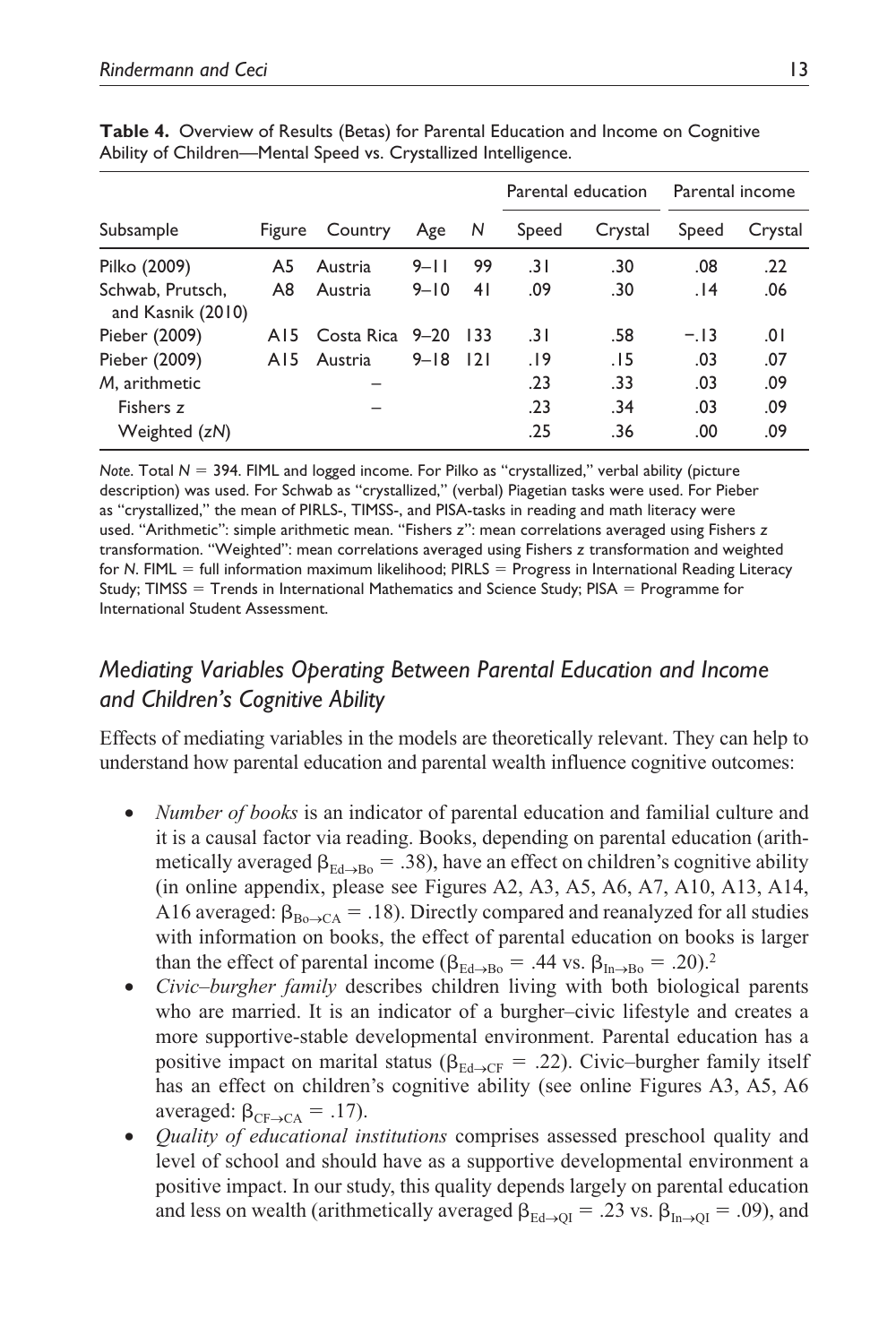it has an effect on children's cognitive ability (in online appendix, Figures A2 and A12 averaged:  $\beta_{\text{OI}\rightarrow\text{CA}} = .35$ ).<sup>3</sup>

- *Educational and common cultural practices of parents with their children* describes intellectual experiences such as reading to the child or attending museums. As cognitive stimulation, it should have a positive effect on children's cognitive development. This behavior depends largely on parental education and less on wealth ( $\beta_{Ed\rightarrow EB}$  = .26 vs.  $\beta_{In\rightarrow EB}$  = .11), and it has an effect on children's cognitive ability (in online appendix, Figures A4, A6, A10, A16 averaged:  $β_{EB\rightarrow CA} = .12).4$
- *Maternal smoking during pregnancy* impairs prenatal development. It depends on education ( $\beta_{Ed\rightarrow Sm}$  = -.10), and smoking influences children's cognitive ability (online appendix, Figure A11:  $\beta_{\text{Sm}\rightarrow\text{CA}} = -.18$ ).
- Finally, the *behavior of children themselves*—comprised of reading, leisure time activities, and discipline—should support cognitive development. It largely depends on parental education (arithmetically averaged  $\beta_{\text{Ed}\rightarrow\text{BC}} = .31$ ), and shows an effect on children's cognitive ability (in online appendix, Figures A6, A16 averaged:  $\beta_{BC\rightarrow CA} = .19$ ).

These results on mediating variables are much more tentative than the ones reported above for parental education and income. Small effects are not always detectable. Especially, the relationship between wealth and number of books is problematic; there are positive relationships standing for bidirectional paths depending on wealth level (number of books may depend more on wealth in developing countries, whereas in rich countries, the number of books is an additional indicator of education, ability, and values). The same is true for the assumption of a unidirectional educational effect on number of books: Longitudinally, they influence each other—books support education and education supports the acquisition, retention, and reading of books. To disentangle these possibilities, further longitudinal analyses are needed on reciprocal effects.

These results hint at how parental education may work to affect their offspring's cognitive scores. It accomplishes this through forming a generally more stimulating, supportive, and stable cultural and social environment that furthers children's cognitive development: more books, two parents in a stable long-term relationship, selecting better educational institutions from early childhood through adolescence, spending time in common culturally loaded and cognitively stimulating activities such as reading and attending museums, not harming the child by smoking during pregnancy (and also not harming oneself, partners, and other children), and finally through influencing children's own behavior in a beneficial way. Any or all these factors may underlie the reason that parental education is more important than parental wealth.

## *Path Analysis Using a Combined Sample*

Thus far, we have analyzed effects based on single samples and their subsequent averaging. In a final path analysis, using *z*-standardized variables, we look at the effects in a combined sample with  $N = 3,925$  observations (as noted, the U.S. sample was randomly reduced). In a first direct comparison considering only the three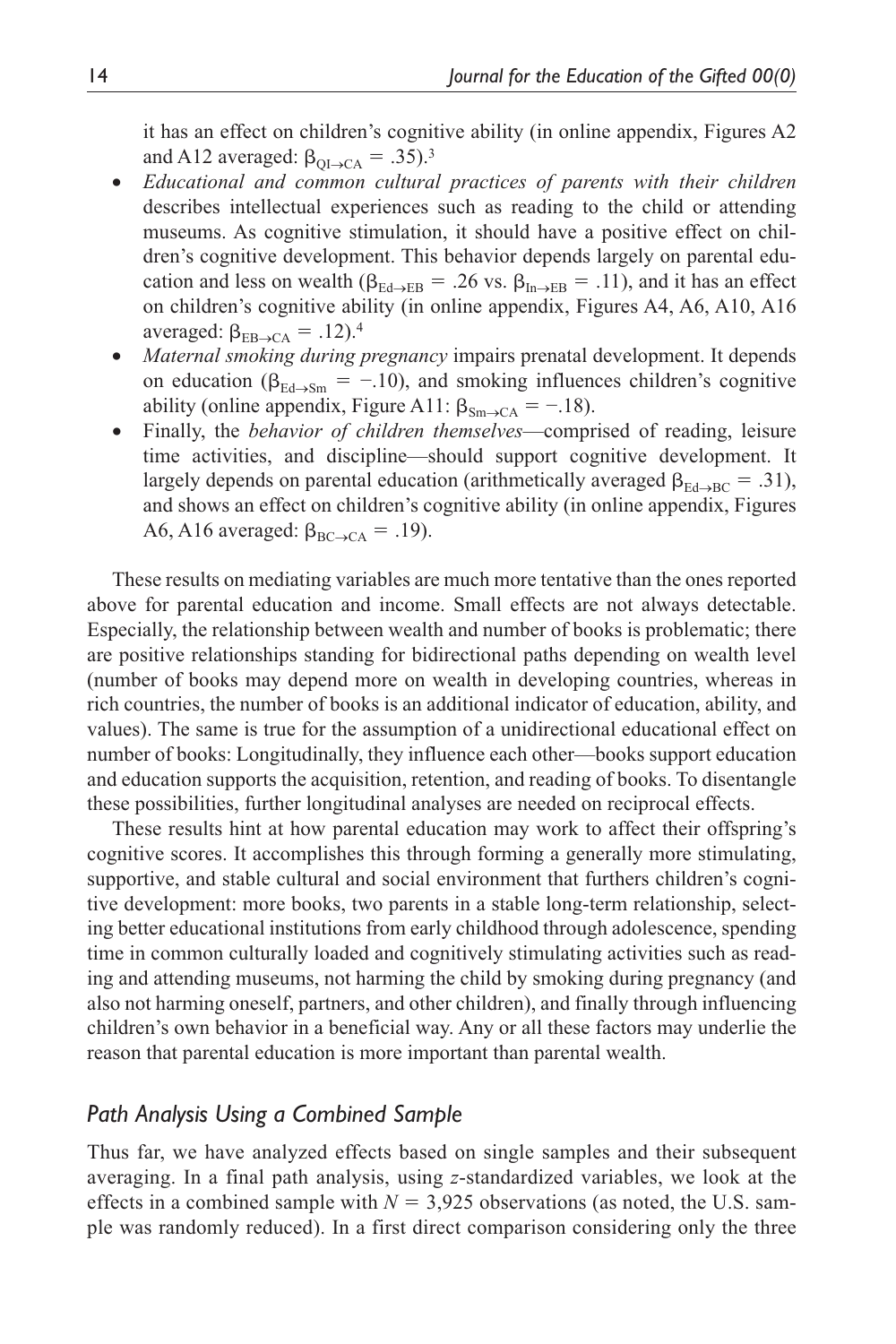

**Figure 1.** Path model for 18 subsamples from seven countries. *Note.* (*N* = 3,925, NLSY-USA subsample size reduced; FIML, SRMR = .02 and CFI = .99; standardized path coefficients and in parentheses correlations). NLSY = National Longitudinal Survey of the Youth; FIML = full information maximum likelihood; SRMR = standardized root mean square residual;  $CFI = \text{comparative fit index.}$ 

variables parental education, parental income, and children's cognitive ability (not shown as figure), the effect of parental education is larger than the effect of parental income (direct:  $\beta_{Ed\rightarrow CA} = .34$ , total:  $\beta = .38$ ;  $\beta_{In\rightarrow CA} = .12$ ). Also after considering intervening variables as shown in Figure 1, number of books, family characteristics, educational behavior of parents (with focus on intellectual education, "Bildung"), and children's own behavior, education remains a stronger effect than parental income ( $\beta_{Ed\rightarrow CA} = .20$ ,  $\beta_{In\rightarrow CA} = .10$ ; Figure 1). Also, the effects of parental educational behavior ( $\beta_{PB\rightarrow CA}$  = .11) are somewhat stronger than income effects as is children's own educational behavior ( $\beta_{\text{CB}\rightarrow\text{CA}}$  = .16). The total effect of parental education on children's cognitive ability is  $\beta = .35$  versus only  $\beta = .12$  for income. Adding indirect effects increases the difference in effect sizes from  $.10$  (.20 – .10) to .23 (i.e., .35 − .12). Compared with the effects achieved through averaging (see last rows in Tables 2 and 3), the pattern remains robust: Parental education is more important than parental income for children's cognitive ability.

Finally, if a background variable is added (ethnicity and/or race in the United States, Brazil, and Ecuador, migration background in Europe), this variable reveals in such a model even stronger effects than education and income (direct:  $\beta_{\text{Be}\rightarrow\text{CA}} = .30$ , total: β = .36; β<sub>Ed→CA</sub> = .21, total: β = .32; β<sub>In→CA</sub> = .05, total: β = .07; online Figure A21). However, parental education, parental educational behavior, and children's own behavior are still important. They form one part of a larger network of causal effects on children's development.

# **General Discussion**

## *Central Conclusion*

The central question in this project is whether a child's cognitive competence is more influenced by parental education or income: That is, is a highly educated family or a wealthy family more likely to produce high IQ offspring? To address this question, we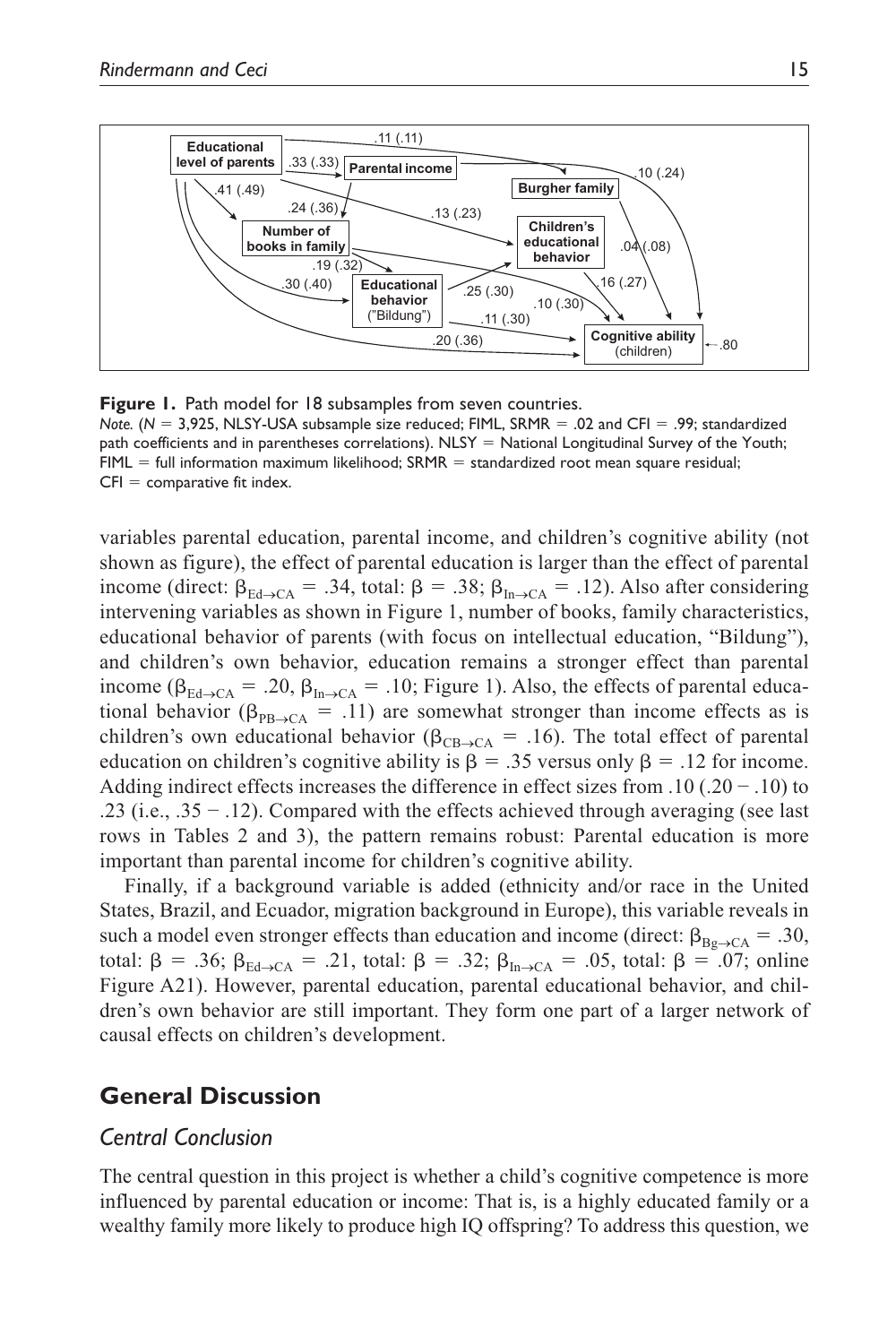conducted a series of path analyses using 19 sets of cross-sectional and longitudinal data, spanning highly developed nations such as America, Germany, and Austria, to developing countries such as Brazil, Costa Rica, Ecuador, and Vietnam. Cognitive test measures—information processing, fluid reasoning and crystallized psychometric, and Piagetian tasks—were gathered for students from kindergarten through high school and young adulthood. Their parents were asked about their educational attainment, income, cultural activities (museum attendance, library membership), reading to their children, and the like.

Despite the great variability across the 18 cross-sectional studies and one longitudinal study in seven different countries—with offspring aged 4 to 22 years; with families at various levels of education and income, from indigenous poor and poorly educated people in remote Andean areas to academic and comparatively rich samples with children attending high ability tracks; employing different measures of parental education, parental economic status, and children's cognitive ability; and using different variables to represent attitudes and concrete educational behavior in families—one crucial result emerged: Embedded within the global concept of SES, the educational level of parents is statistically more important for children's cognitive development than parental economic affluence (total effect averages:  $\beta_{\text{Ed}\rightarrow\text{CA}} = .30-.45$  vs.  $\beta_{\text{In}\rightarrow\text{CA}} = .09-.12$ ). Thus, the use of global SES indicators in research can be misleading. They do not illuminate parental effects on children's development and they may seduce researchers and the public into misinterpreting parental effects as primarily economic effects.

As shown in five studies, family wealth could even have a *negative* impact on children's' ability (online Figures A4, A6, A8, A12, and A19). Wealth not generated in response to education (e.g., winning the lottery, inheritance, tort suits) may actually have a *negative* effect on cognitive development, contrary to conventional wisdom (Nisbett, see Wargo, 2009). Such a conclusion is confirmed by outcomes from Blau (1999): Passively received income, not gained by one's own work, but by welfare, heritage, lottery, or other circumstances impedes competence development, possibly by presenting to children a negative role model and conveying to them that there are other ways, besides effort and education, that lead to success. This is consistent with analyses at the country level using data from PIRLS and TIMSS that show for the Gulf States that the vast revenues derived from petroleum resources have not delivered cognitive benefits to children (Rindermann & Ceci, 2009). Finally, at the historical level, countries do not benefit from wealth not based on own ingenuity as the case Spain in 16th to 19th centuries shows:

Spain, in other words, became (or stayed) poor because it had too much money. The nations that did the work learned and kept good habits, while seeking new ways to do the job faster and better . . . Reading this story, one might draw a moral: Easy money is bad for you. It represents short-run gain that will be paid for in immediate distortions and later regrets. (Landes, 1998, p. 173)

Nevertheless, there is also one study showing a negative impact of education. However, in the entire pattern of results, this one outlier with a small sample,  $n = 46$ , is an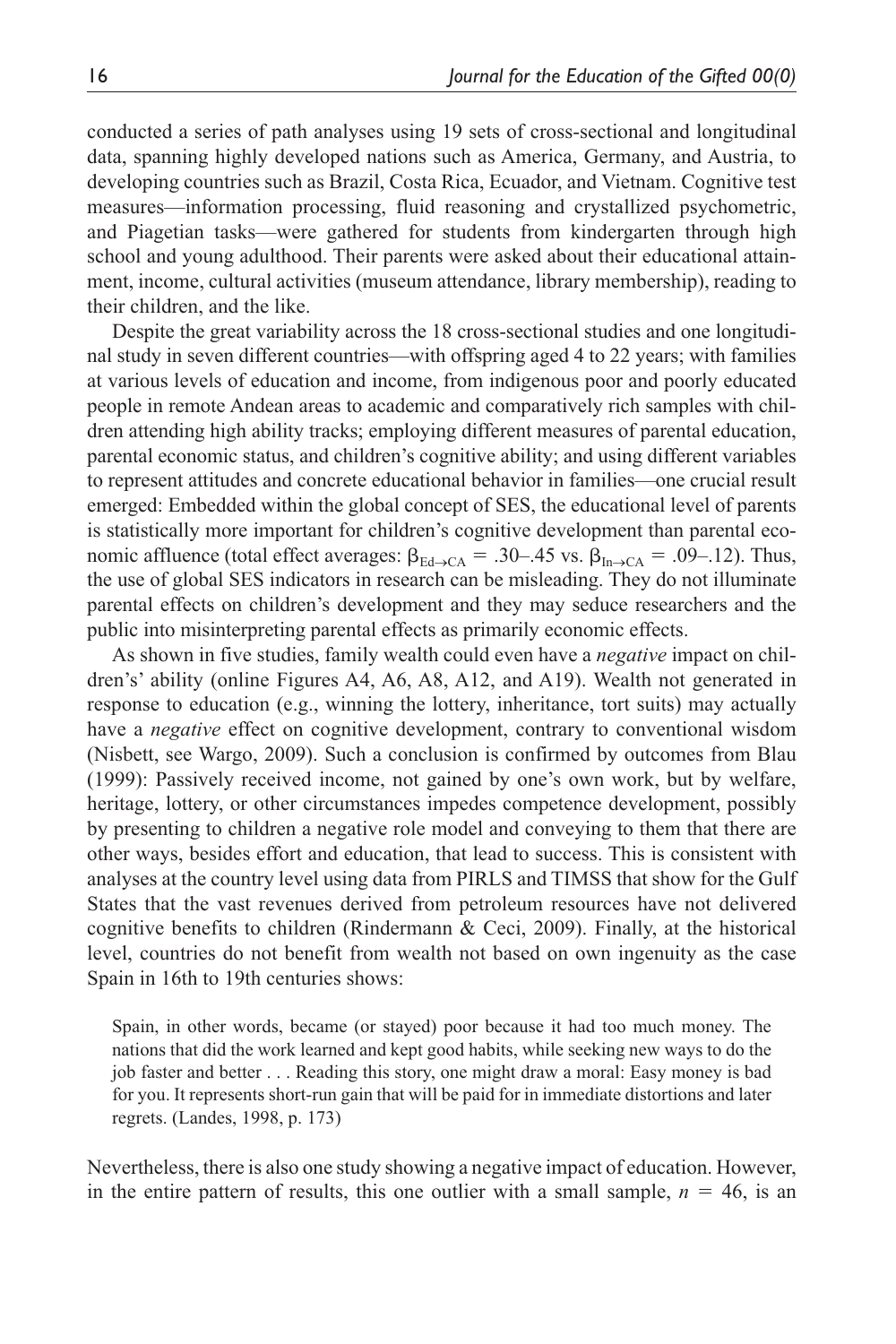anomaly, deviating by .30 beta points from the next lowest effect of education on children's cognitive ability.

To recap, the economic hypothesis appears to be unwarranted. The alleged economic basis of cognitive ability differences in modern societies seems to be based more on common sense intuitions and convictions than on empirically established facts, and they are open to the various biases associated with common sense explanations (Watts, 2011). As in other fields of research, such as health (Goldman & Smith, 2002; Gottfredson, 2004), education and cognitive ability show higher "returns" on desired outcomes than does wealth.

Nevertheless, social health differences continue to be attributed by many scholars to wealth differences. The interpretation of scientific results seems to be strongly influenced by general sociopolitical orientation and ideology (Ceci & Williams, 2018), frequently called "zeitgeist." The view that education is less important than money, or that money will make up for a lack of education, is part of a larger ideological debate, and appears to be related to conflicting worldviews. On one hand, individual outcomes are seen as strongly influenced by external forces, such as "society." This tradition of thought has its roots in a philosophical and political movement of the 19th and early 20th centuries including in materialist and Marxist thinking—and is still influential. On the other hand, some view individuals as more influenced by internal forces, such as self-education and self-direction, response inhibition, ability and effort, personality, and "character." This view has its roots in another philosophical and political tradition—in idealism and Enlightenment (e.g., Immanuel Kant) with their strong emphasis on education, thinking, knowledge, independence, and a self-direction. It is also strong in constructivism and in eastern, Confucian traditions.<sup>5</sup>

Notwithstanding the demonstration that education has a greater influence on intellectual development than does familial income, our results still show that offspring's intellectual development is somewhat influenced by their family's income and wealth (average  $\beta_{\text{In}\rightarrow\text{CA}} = .09-16$ ). In addition, in society, economic factors are generally not unimportant: For example, salary is a signal for attracting highly qualified and competent teachers who have a positive impact on children's development (e.g., Eide, Goldhaber, & Brewer, 2004; see also "The Equity Project" in New York, [www.tep](www.tepcharter.org)[charter.org\)](www.tepcharter.org). The level of salary communicates esteem for work (quality, quantity), signals valuation and achievement orientation, motivates, and leads to positively selected employees. Studies with natural experiments show that for adults, the stress associated with poverty leads to a temporary intelligence decline of about 13 IQ points on the Raven's Progressive Matrices (Mani, Mullainathan, Shafir, & Zhao, 2013). However, these declines were situation specific (they occurred under dire economic threats), and the cognitive loss could be recovered within weeks (e.g., if farmers had a successful harvest). And, using a longitudinal natural experiment in the United States—the introduction and increase of payments to poor families—Lundstrom (2017), based on Dahl and Lochner (2012), showed for a US\$1,000 increase, an effect of 4.13% of a standard deviation in reading and mathematics equivalent to a 0.6195 IQ points gain. This is a positive effect, but it was given to the poorest families and it may show diminishing returns—larger increases would be even more difficult to achieve.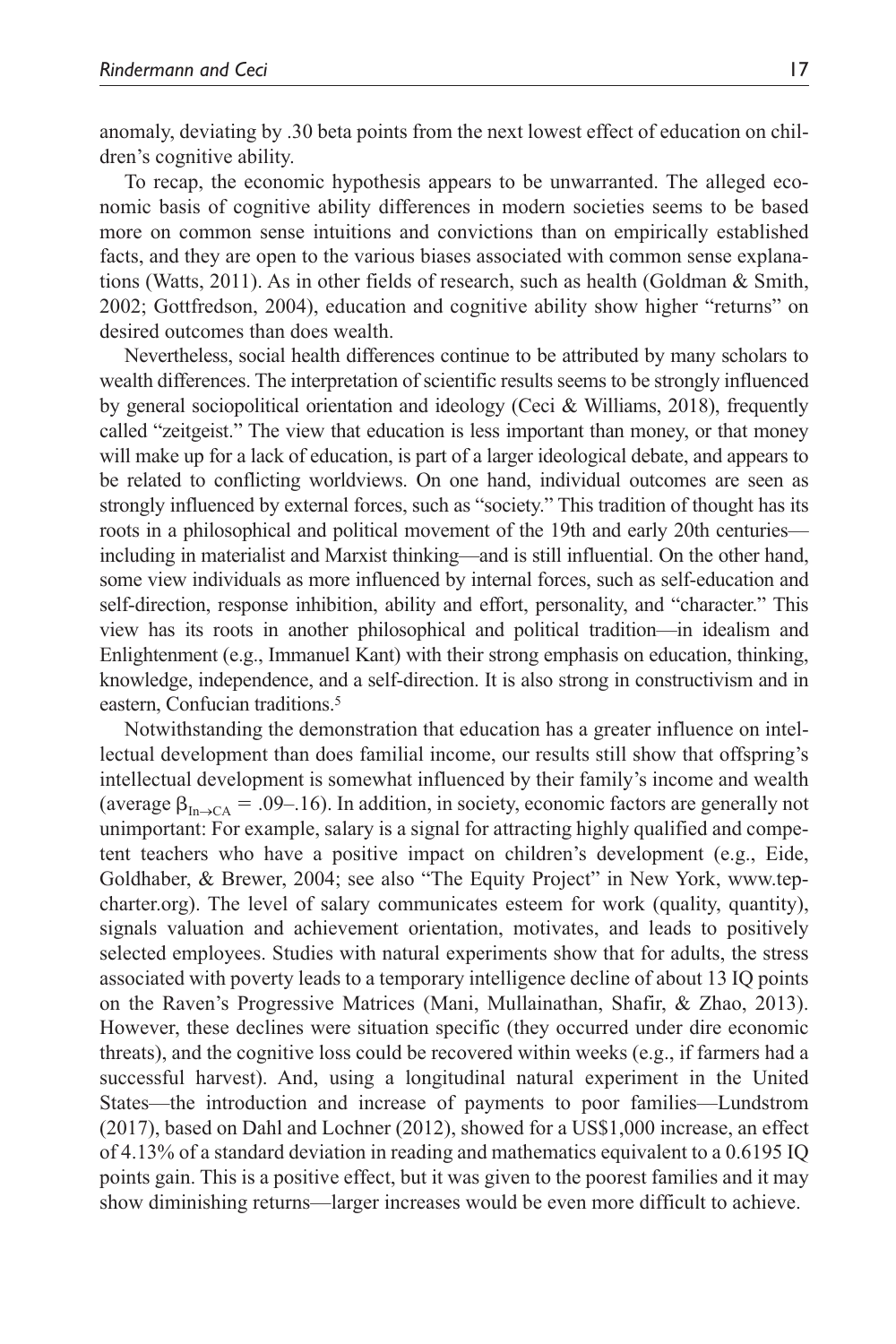Thus, cognitive development is not totally independent from economic factors, but education and other factors such as number of books ( $\beta_{B_0 \rightarrow CA} = .18$ ), marital status  $(\beta_{CF\rightarrow CA} = .17)$ , educational behavior of parents  $(\beta_{EB\rightarrow CA} = .12)$ , smoking during pregnancy ( $\beta_{\rm Sm\rightarrow CA}$  = -.18), quality of educational institutions ( $\beta_{\rm OI\rightarrow CA}$  = .35 minus selection effect about  $\beta_{\text{OI}\rightarrow\text{CA}} = .10-.20$ ), and behavior of children themselves ( $\beta_{\text{BC}\rightarrow\text{CA}}$ = .19) are at least similarly and most probably more important than parental wealth. Individuals could be active agents in their children's and their own lives. Choosing to spend time reading to children is one notable example of the way individual choice can alter the microenvironment of the family in a positive direction.

Why are these variables relevant in development? First on parental education, it is not the parental educational degree itself as a mere title that is relevant (so-called "sheepskin effect"; Caplan, 2017), but as a proxy for ability (and to some degree, for personality and attitudes), acquired in an educational system. As for education, the other variables could be merely signals, but they also directly support cognitive development. Number of books increases the possibilities to read (reading by parents to their children and reading of children themselves), reading enhances cognitive ability through knowledge assimilation, through stimulation of thinking, forming of abstract concepts, and reflection (Greenfield, 2009). Smoking harms general health and neurological development (e.g., Yolton, Dietrich, Auinger, Lanphear, & Hornung, 2005). A civic–burgher family exposes children to a more extensive supply of models, educators, and linguistic input, and provides children with the benefits of social and emotional stability (e.g., Armor, 2003). Discipline increases learning time (Hattie, 2009; Rindermann & Ceci, 2009). Higher quality of educational institutions supports the development of children through more demanding curricula, more competent teachers, and more competent classmates (e.g., Eide et al., 2004; Rindermann & Heller, 2005). Attending museums and theaters stimulates knowledge assimilation, thinking, and reflection.

The majority of these factors were identified as early as 1913 by Zergiebel who described as beneficial factors not only wealth (before World War I) but also parental educational level, worldview, lifestyle, and an education guided by order. Today, we can describe such factors and their influence in a much more precise way. All these factors connote "middle-class" (or "burgher," "civic," "civil") values and lifestyle, neither poor nor rich. Education and cognitive ability and all their accompanying attitudes, behaviors, and orientations (e.g., reading, diligence, endeavor, and behave in an ordered, well thought-out, and farsighted way) are typical "middle-class" or "burgher" phenomena first described by Leon Battista Alberti (1441/2004; Rindermann, 2009). Although the studies converge in a strong effect for education over income, several objections are possible and we turn to these next.

## *Possible Limitations and Recommendations for Further Research*

*Measurement and statistical limitations.* Both parental education and parental wealth are potentially problematic variables: Education is not a scale with stable equidistant differences. Extra income such as state-sponsored income support, child benefits, or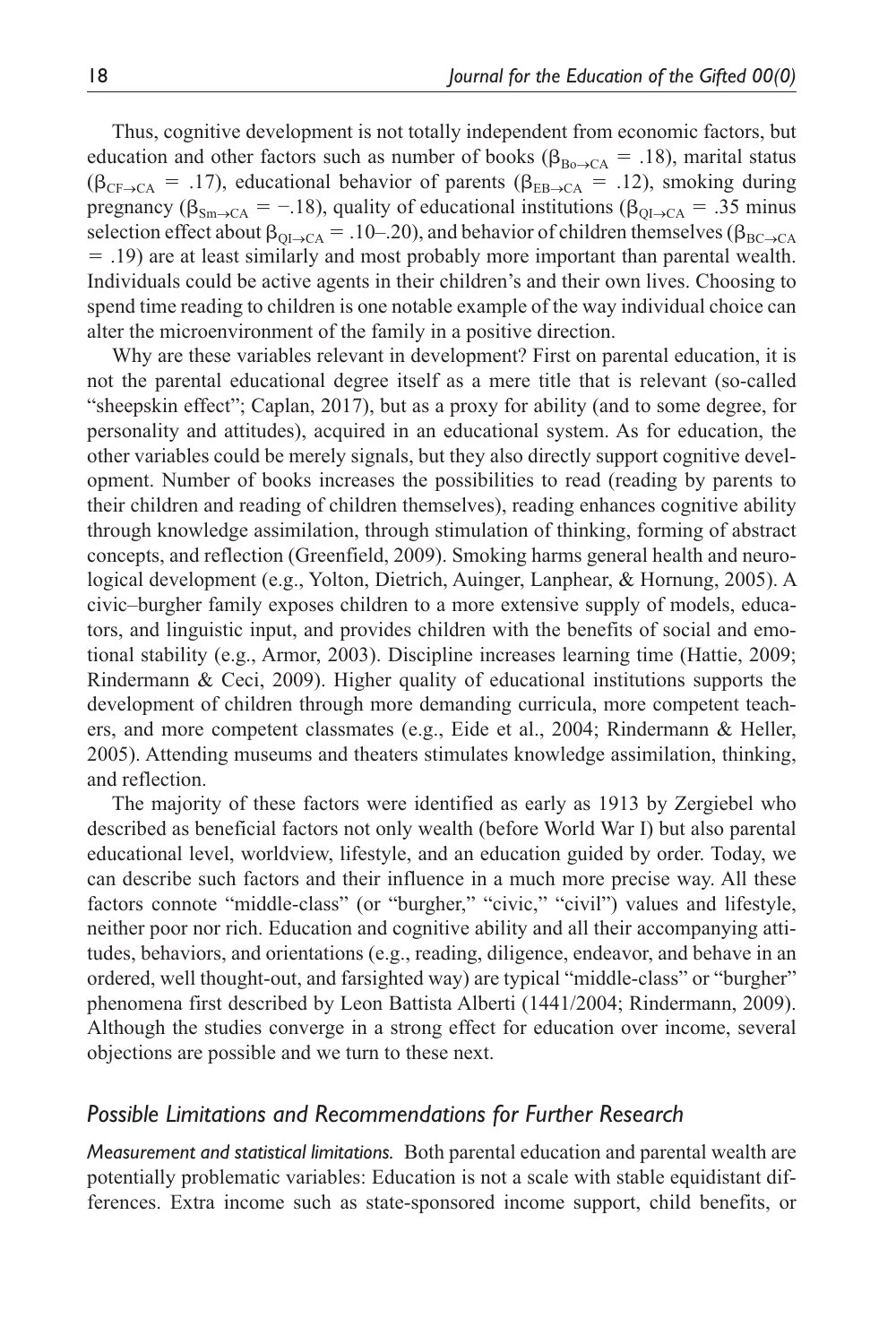housing subsidies can be underestimated by parents. (In the present study, all information on families came from parents or from older children.) Responses to these variables could be distorted by social desirability as well as by knowledge deficits (e.g., how many shelves full of books a family has; Paulhus & Vazire, 2007). But it is difficult to assess how such problems could have distorted the present results because, if anything, they probably lead to an underestimation of the effects of all variables on children's cognitive ability, not to an overestimation of only education.

To minimize measurement problems, we (a) combined different sources of information for a given construct and checked, when possible, reliability (e.g., parents and children were asked the same question, education was recorded both for school and professional training, both fathers' and mothers' education was coded as was both fathers' and mothers' income, wealth was coded as both income in currency and value of possessions, data were treated both in natural units and logged, different material possessions were recorded); (b) used different subsamples in different countries; (c) used studies conducted by different authors; and (d) used different indicators in different studies. These different approaches did not lead to systematically different results, which strongly suggests that methodological limitations did not distort the pattern of results in any substantial way.

*Arbitrariness of path models.* We have used in different studies different path models and different mediating variables to explore how parental education and wealth could exert effects. These models depend on constructs measured in the study, on local subsamples and their characteristics (e.g., migrant history, ethnic/race differences, age, and school-level differences), and on necessary adaptations to achieve a satisfactory model fit.

However, we have always tried to integrate—when possible—the most important general variables such as number of books (even if there were very small effects). And, we used the variables that were important in a specific context, such as immigration status in Austria, ethnic background in the United States and Brazil, height as indicator of long-term wealth in Ecuador, and level of school in secondary subsamples in Austria. The models have to differ according to differences between countries and different age groups. Finally, we constructed an integrative model using all given information of different indicators on constructs. Once again, the main results were unaffected.

*Economic development.* The studies were conducted in rich and poor countries. The small or sometimes even negative effects of wealth on child development in developed countries may attest to the success of established welfare policies. But contrary to our results demonstrating low impact of wealth on children's cognitive development, many studies done in developing countries have shown a large impact of supplemental nutrition and health care for the cognitive development of children: For instance, additional meat in students' diet in Kenya (Whaley et al., 2003) was associated with an increase in their cognitive competence; the relocation of children from Brazilian slums (favelas) to middle-class housing increased not only their height but also their intelligence (Paine, Dorea, Pasquali, & Monteiro, 1992); in the Philippines, the price of baby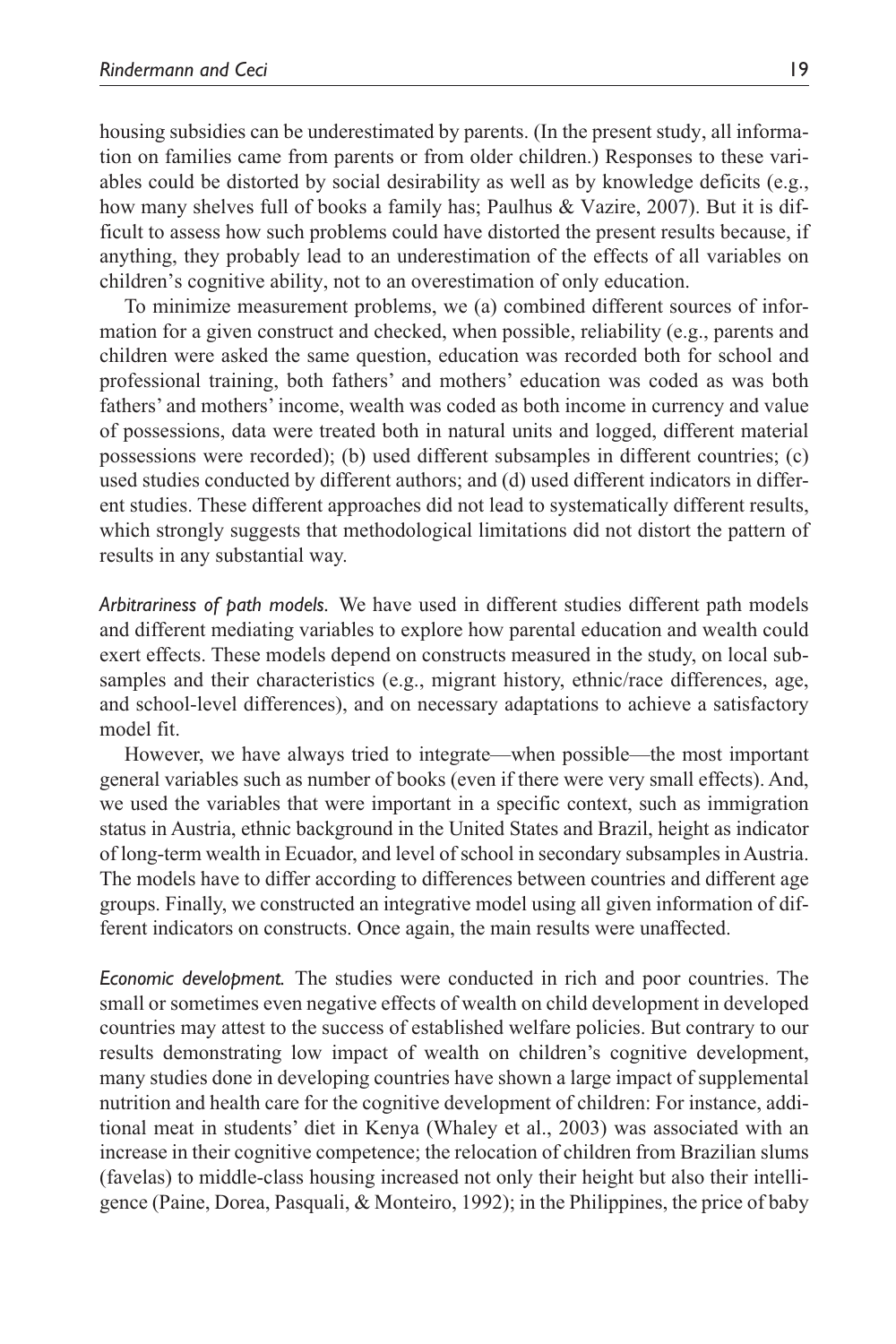food is negatively associated with cognitive ability several years later (Glewwe & King, 2001); antiworm therapy in sub-Saharan countries increases school attendance and cognitive abilities (Glewwe & Kremer, 2006). There is evidence from both naturalistic and experimental studies suggesting that the quality of nutrition leads to higher intelligence even in highly developed nations (Eysenck & Schoenthaler, 1997; Lynn, 2009). Therefore, where wealth falls under a threshold for good nutrition and basic health services, wealth differences between families should become important for cognitive as well as general development. This is true today for developing countries as well as in former times for first world countries (e.g., Austria after the worldwide economic crisis of 1930 [Jahoda, Lazarsfeld, & Zeisel, 1933/2002], Germany around World War I [Zergiebel, 1913], in the Deep South of the United States [Mayer, 1997]). In our subsamples of Latin American countries, Costa Rica seems to be just above the threshold for strong income effects, but not Ecuador (Costa Rica  $\beta_{\text{In}\rightarrow\text{CA}} = -.01$ , GDP 2003 US\$9,606; vs. Ecuador  $\beta_{In\to CA} = .21$ , GDP US\$3,641; Brazil  $\beta_{In\to CA} = .18$ , GDP US\$7,790; see also Rindermann & Carl, 2017; Rindermann, Stiegmaier, & Meisenberg, 2015).

In poor countries, establishing beneficial developmental conditions may be less limited by wealth restrictions than by the improper distribution of the means that are available. Many developing countries suffer not only from poverty but also from corruption, leading to a misallocation of even their limited resources (Glewwe  $&$  Kremer, 2006). However, it has been shown that the cognitive competence level of societies is the most important determinant of governmental effectiveness, national wealth, and its growth (Rindermann, Kodila-Tedika, & Christainsen, 2015). Therefore, there are reciprocal effects between ability, government effectiveness, and wealth working, for example, via quality in the systems of health and education. Many important health and nutritional supplements are inexpensive. However, even if sufficient means are given to families, there is no guarantee they will be spent in a beneficial manner by parents, by the local authorities, or by the government (Glewwe & Kremer, 2006; Mbiti, 2016; Rindermann, 2013).

Accordingly, research in two other developing countries—in the Caribbean island of Dominica (Meisenberg, Lawless, Lambert, & Newton, 2006) and in Senegal (Glick & Sahn, 2009)—showed a stronger effect of intellectual stimulation in families and of parental educational level than of wealth on cognitive development. Further research in similarly poor countries would be extremely valuable.

*Liberty and meritoric structure.* The prerequisite for positive effects of formal education on wealth and what it stands for—intelligence, knowledge, working habits, civic attitudes, and behavioral patterns ("human capital")—depends on a meritocratic structure of society (see Coyle et al., 2016). If classes or castes, racial or ethnic ancestries, political or ideological affiliations determine access to high quality education, if individual ascent through competence and diligence is not possible, but occurs through family connections, corruption, or political membership, then the path from parental education to children's intelligence will be reduced, and as a consequence, the investment of persons in developing their competence will be lowered.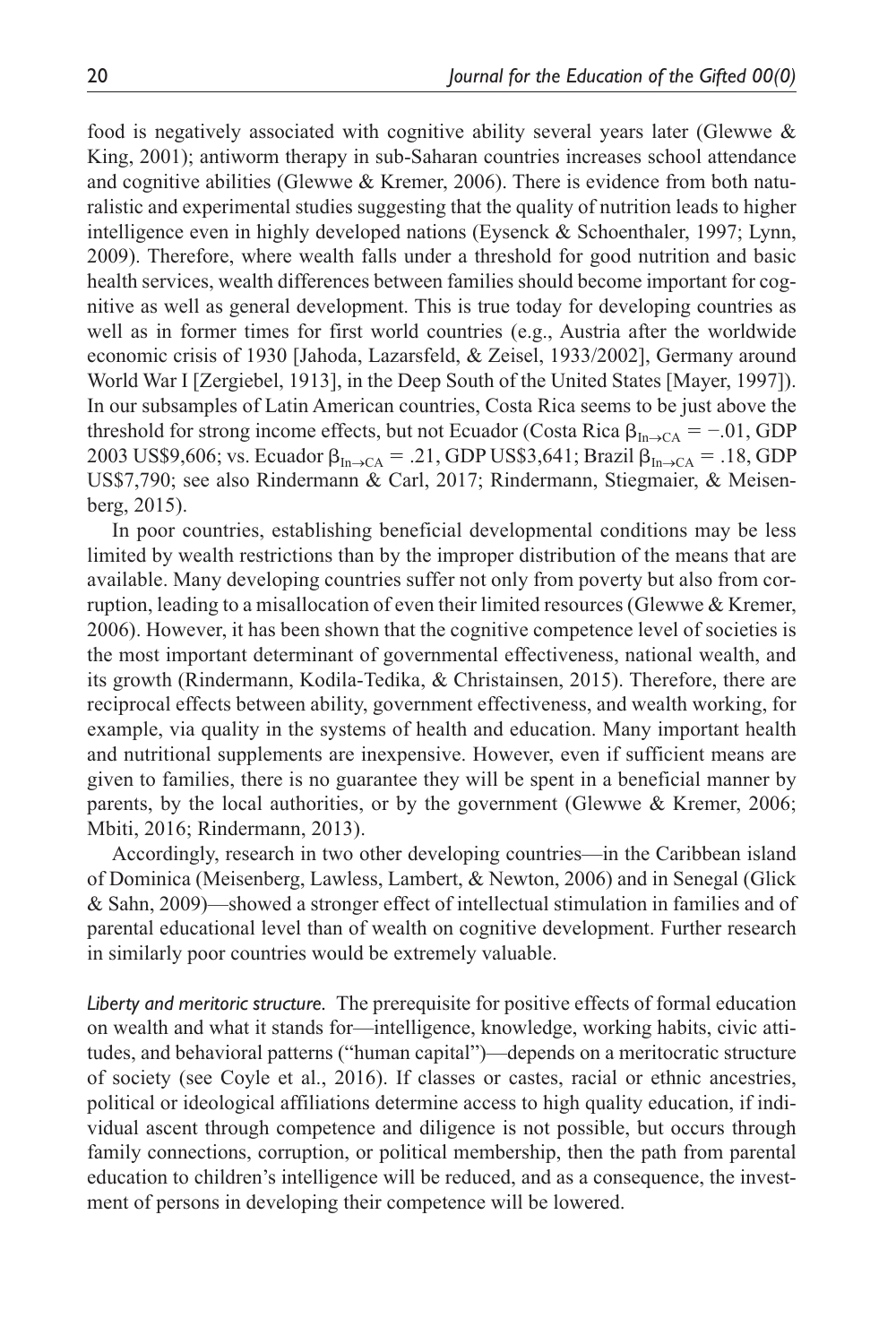Our results show the United States as one example of a modern Western country in which children's cognitive ability is more important than parental income for children's later income as adults (online Figure A1); results for Germany provide another example (Kramer, 2009), as does the United Kingdom (Deary et al., 2005; Irwing & Lynn, 2006; Nettle, 2003; Saunders, 1997, 2002; von Stumm et al., 2010; also see meta-analysis for studies mainly from the United States: Strenze, 2007).<sup>6</sup> In addition, Austria seems to be at least partly meritocratic (mean for Austria within parents:  $\beta_{\text{Ed}-\text{In}}$ = .31, for United States:  $\beta_{Ed\rightarrow In}$  = .31, Costa Rica:  $\beta_{Ed\rightarrow In}$  = .39, Ecuador:  $\beta_{Ed\rightarrow In}$  = .32, Brazil:  $\beta_{Ed\rightarrow In} = .45$ , but socialist Vietnam:  $\beta_{Ed\rightarrow In} = -.08$ ). The latter does not mean that meritocratic aspects could not be improved.7 Education has a four-way effect. First, it increases ability; second, it signals this ability (Caplan, 2017; Spence, 1973); third, it also modifies and signals attitudes (Caplan, 2017); and finally, it opens doors established through formal rules by the state and society (e.g., it is not possible to become physician without a high school diploma).

*Hidden genetic effects.* Behind the strong effect of parental education (and the smaller effect of wealth) on the cognitive competence of children lies the impact of parental education on the quality of the environment necessary for cognitive development (e.g., number of books, educational behavior, visiting museums). However, behind even this relationship might lie hidden genetic effects (Harden, Turkheimer, & Loehlin, 2007; Johnson, Mcgue, & Iacono, 2007; Lemos, Almeida, & Colom, 2011; Rowe, 1994). Accordingly, educational level could be a more reliable indicator of genetically driven intelligence and general competence than income, which is relatively more dependent on market and chance factors. And, such genes are transmitted to children resulting in intelligence. Therefore, environmental quality effects could be hidden "extended phenotype" effects (Dawkins, 1982), meaning that environmental attributes such as number of books and institutional quality might reflect genetic influence (Hunt, 2011, p. 68f). In the most pronounced version of this position, Lemos et al. (2011) view parental educational effects as being limited to their genetic heritage. In their words,

Adolescents' intelligence scores will be genuinely associated with the educational level of their parents, because the latter can be considered a proxy estimate of their intelligence and relatives share genes influencing general cognitive ability . . . Brighter children are raised in homes managed by brighter parents, but their advantage should not be attributed to home facilities. (pp. 1063, 1066)

Consistent with such a view is the strong impact of the ethnic background variable in online Figure A21. Its causal meaning cannot be determined by this study. Following the literature, the underlying factors could range from culture to genes, from society to discrimination.

This does *not* necessarily mean that familial environmental quality has no influence on development, only that it might be underpinned by genetic aspects of parents and their children. The analytical approaches used in the present study cannot disentangle environment versus genetic hypotheses, as can twin research or other behavioral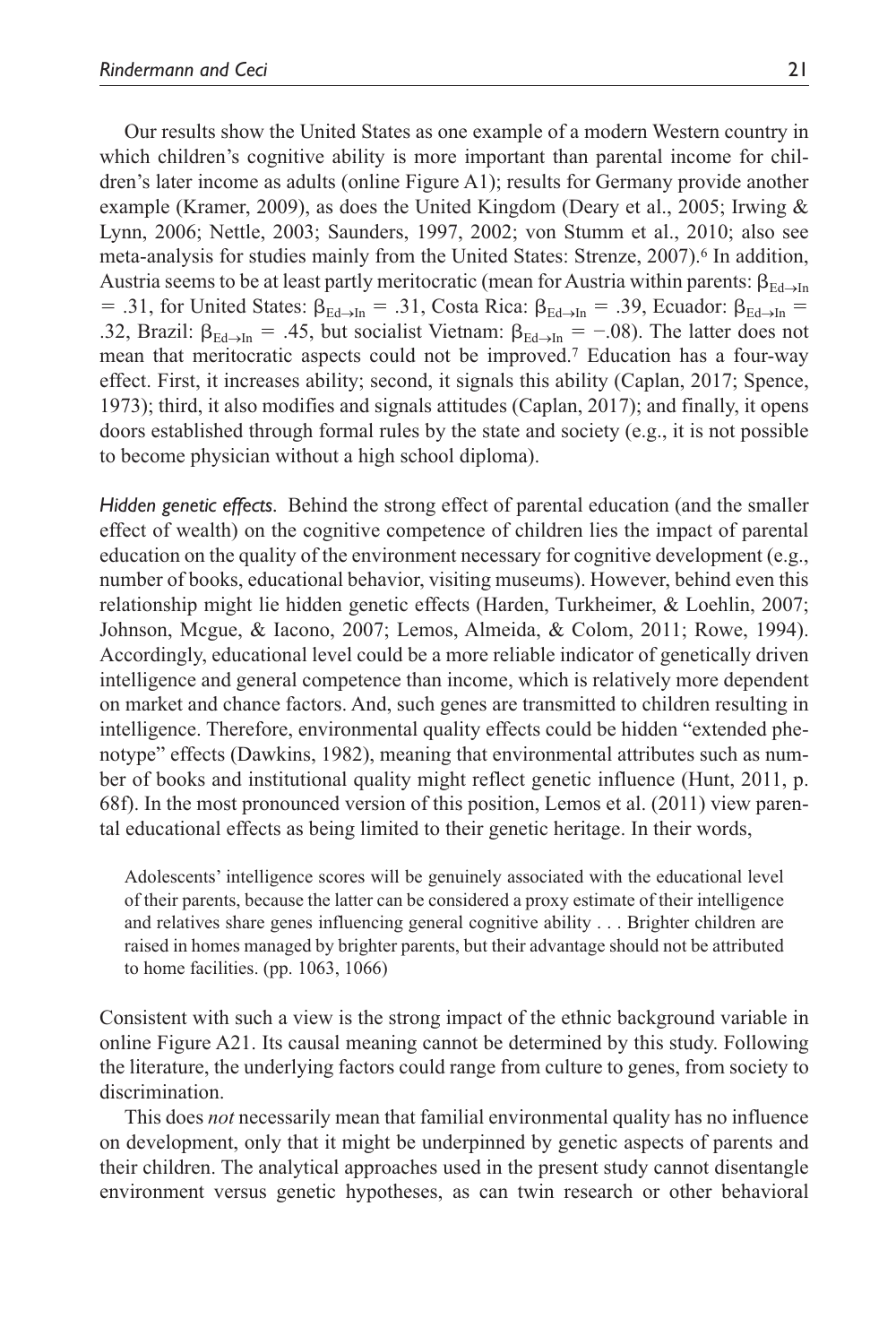genetic designs. But mental speed, because of its sheer simplicity and resistance to training effects,<sup>8</sup> is a good indicator of the genetically determined component of intelligence, and here, we found a similar pattern of greater effect for education than income ( $\beta_{\text{Ed}\rightarrow\text{MS}} = .25$  and  $\beta_{\text{In}\rightarrow\text{MS}} = .00$ ).

Relatedly, other studies showed that "income effects" are stronger for parents' biological adolescents than for their adopted children, suggesting genetic mechanisms may underlie environmental quality (Capron & Duyme, 1989; Scarr & Weinberg, 1978) and wealth. In addition, genetic aspects could stand for genes indirectly supporting intelligence development such as through self-discipline and diligence, or for genes reflecting a biological health dimension: In favor of such an interpretation, even height seems to depend more on education than on wealth (Sri Lanka, education and height  $r = .24$ , income and height  $r = .17$ ,  $N = 4,477$ , difference at the 1% level significance; Ranasinghe et al., 2011). Finally, behavioral genetic research shows that the influence of shared environment decreases with age. This could have consequences for educational policy decisions arguing for support in early childhood when larger improvements in outcomes are possible (see Doyle, Harmon, Heckman, & Tremblay, 2009).

*Causality.* Statistical analyses, including path analyses, cannot prove causality in an unequivocal way. Only experiments with randomized assignment of persons to treatment and control groups are able to do this. None of the studies presented here could be categorized as an experiment. Nevertheless, experimental studies such as the Perry-Preschool program or the Abecedarian project (Barnett & Boocock, 1998; Cunha, Heckman, Lochner, & Masterov, 2006) have shown at least medium-term positive impacts of preschool education and parental consultation on children's intelligence and school attainment. Saunders (1997, 2002) demonstrated in a longitudinal study that education leads to jobs with higher income and to success in society (see Ceci, 1991; Ceci & Williams, 1997). And, adoption leads to a rise in intelligence, for example, in a recent Swedish sample of  $N = 1,043$  siblings about 5 IQ points (Kendler, Turkheimer, Ohlsson, Sundquist, & Sundquist, 2015).

### **Acknowledgments**

The authors are grateful to Elke Führer, Marion Gruber, Birgit Hammerlindl, Quyen Hoang Sen Ngoc, Helga Innerhofer, Marion Kasnik, Katharina Lechner, Nina Makotschnig, Alexandra Obendrauf, Christina Perissutti, Rifeta Picha, Eva-Maria Pieber, Heimo Pilko, Patricia Prutsch, Bernhard Rom, Silvia Schwab, Caroline Seitlinger, Nina Semmernegg, Kerstin Steinhauser, Katrin Stelzer, Katharina Tatzl, and Katharina Thünauer (all former master students from the Universities of Graz and Chemnitz) for their help in collecting data at Austrian, Costa Rican, or Ecuadorian schools. In addition, we want to express our gratitude to Carmen Flores-Mendoza and Marcela Mansur-Alves (Universidade Federal de Minas Gerais, Brazil) who gave us data from Brazil for a reanalysis. Gerhard Meisenberg kindly supported us in reanalyzing data from NLSY. The first author also wants to thank Kurt A. Heller for cooperation in the German high ability study. In addition, we want to thank all students and parents for participating in the studies. Naturally, the authors bear sole responsibility for the views expressed in the article.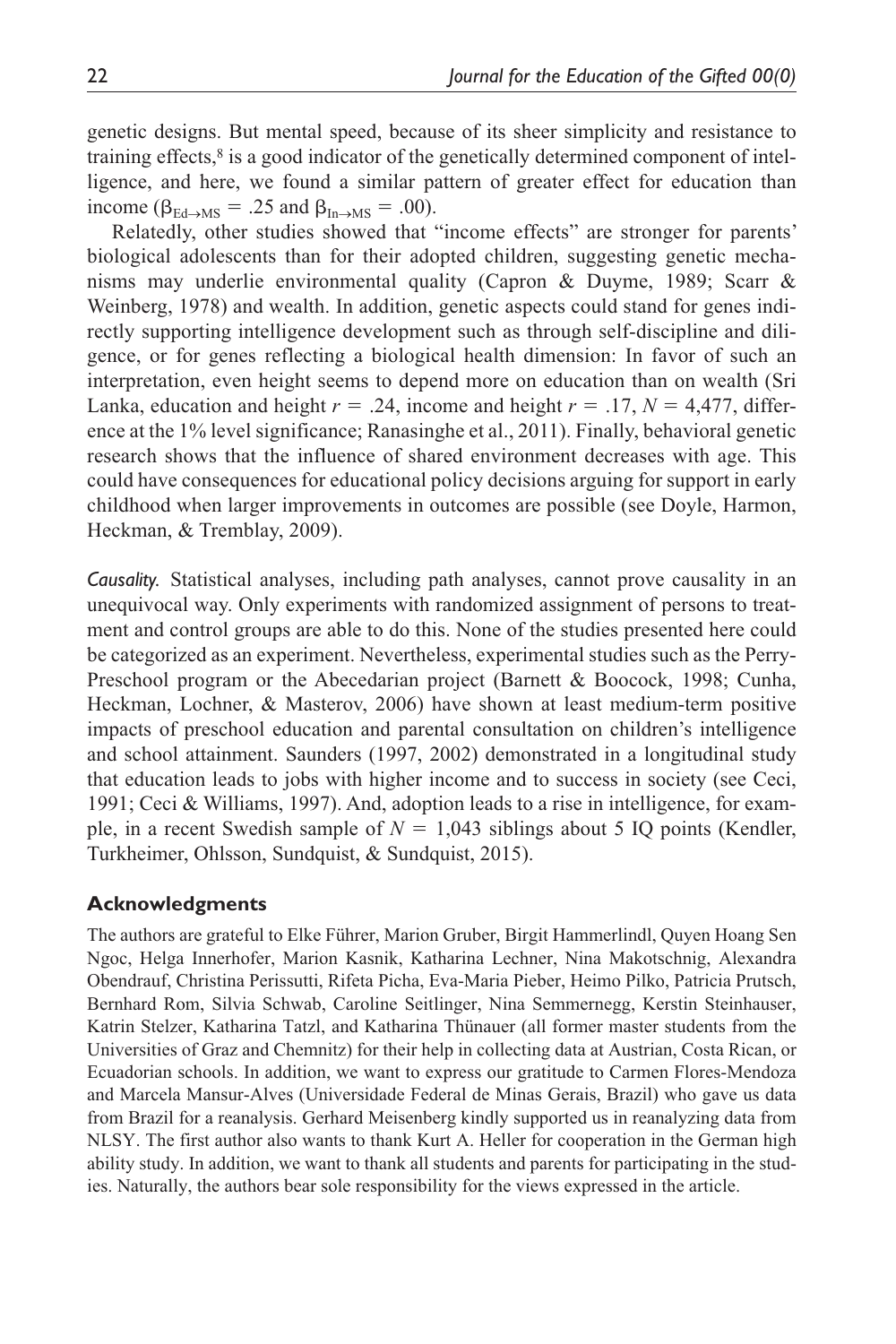### **Declaration of Conflicting Interests**

The authors declared no potential conflicts of interest with respect to the research, authorship, and/or publication of this article.

### **Funding**

The authors received no financial support for the research and/or authorship of this article.

### **Supplemental Material**

Supplemental material for this article is available online at the *JEG* website [http://journals.sagepub](http://journals.sagepub
.com/doi/suppl/10.1177/0162353218799481) [.com/doi/suppl/10.1177/0162353218799481.](http://journals.sagepub
.com/doi/suppl/10.1177/0162353218799481)

### **Notes**

- 1. The translation of Edward Franklin Büchner (Kant, 1803/1904) was adapted.
- 2. Assuming a unidirectional effect between income/wealth and number of books overestimates the effect of income on books. We recalculated for all models with number of books solely the effects of parental education and income on books, assuming a one-directional effect of income on books *and* an indirect effect of education through income on books. The total effects using full information maximum likelihood (FIML) and logged income were as follows: online Figure A2 ( $\beta_{Ed} = .42$ ,  $\beta_{In} = .30$ ), online Figure A3 ( $\beta_{Ed} = .22$ ,  $\beta_{In}$ = .06), online Figure A5 ( $\beta_{Ed}$  = .41,  $\beta_{In}$  = .52), online Figure A6 ( $\beta_{Ed}$  = .39,  $\beta_{In}$  = .03), online Figure A7 ( $\beta_{Ed} = .59$ ,  $\beta_{In} = .25$ ), online Figure A10 ( $\beta_{Ed} = .53$ ,  $\beta_{In} = .32$ ), online Figure A13 (β<sub>Ed</sub> = .83, β<sub>In</sub> = -.01), online Figure A14 (β<sub>Ed</sub> = .14, β<sub>In</sub> = -.06), online Figure A16 ( $\beta_{Ed} = .42$ ,  $\beta_{In} = .42$ ), resulting in mean total effects of education and income of  $\beta_{Ed}$  = .44 and  $\beta_{In}$  = .20. When only the direct effect of education was used (not indirectly via income), the effect of education on number of books remains larger ( $\beta_{Ed} = .37$ ). If we assume that the effect of income is overestimated because the effects are reciprocal, then simple splitting of the total effects of education and income would result in  $\beta_{\text{In}} = .10$ . Maybe there are also reverse effects of number of books on education, but only as number of books in former times such as in youth or during studying (intergenerational effect). A very strong effect of number of books was found by Zhang and Lee (2011) in their reanalysis of Programme for International Student Assessment (PISA) 2006 data.
- 3. We added for this purpose for the model in online Figure A2 a path from income to kindergarten quality ( $\beta_{Ed\rightarrow QI}$  = .13 vs.  $\beta_{In\rightarrow QI}$  = .11). "Effects" of educational institutions with preceding student selection like usual for secondary schools in Austria and Germany include also selection effects. Without explicitly ability-related preselection or controls for parental education, in the kindergarten study, the effect was  $\beta_{\text{OL}\rightarrow\text{CA}} = .17$  (see also Rindermann & Baumeister, 2012). In the longitudinal study of Rindermann and Heller (2005), at secondary schools, class ability and school-level effects on individual ability were  $\beta_{\text{OI}\rightarrow\text{CA}} = .11$  to .18.
- 4. We found only an effect for the model in online Figure A16 as indirect effect of wealth through number of books on parental educational behavior. The effect for wealth is overestimated here because we assumed a one-directional effect of wealth on books.
- 5. If some more philosophical remarks are allowed, originally Marxian thought was dialectic: Matter influences ideas and ideas matter. Simplistic thinking based on this tradition misses that half of the process is the influence of ideas. In this case, with regard to children's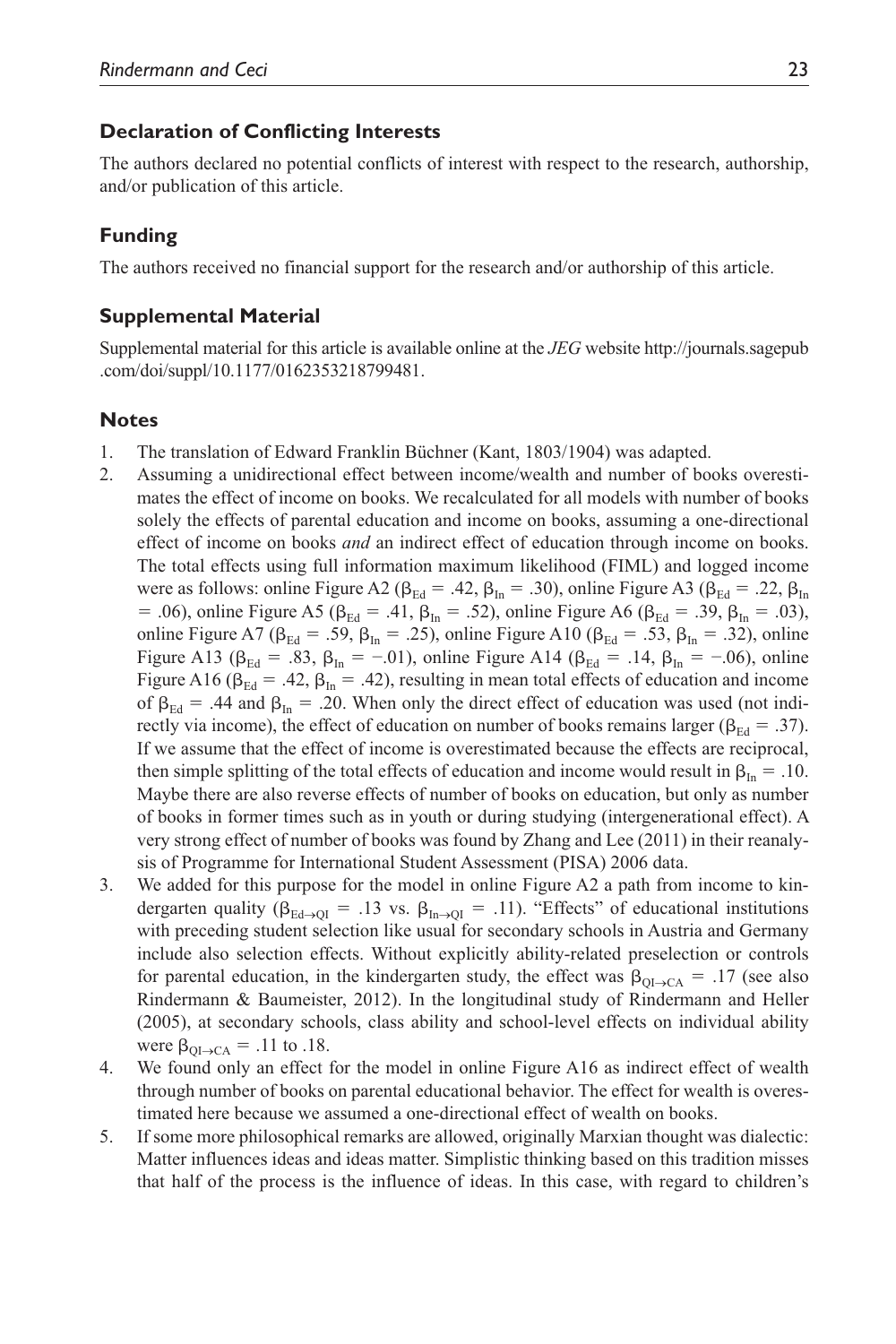development, the influence of parental education, values, and their own actions is missed.

- 6. Even for premodern times Clark (2007; personal communication April 18, 2010) reported a positive correlation between education (literacy as measured by signing a will) and wealth  $(1,600-1,699, r = .41, N = 2,312; 1,700-1,799, r = .31, N = 2,706).$
- 7. Psacharopoulos and Patrinos (2004) report in a systematic overview of 48 countries that poorer countries have higher returns to education.
- 8. Flynn (2012) has documented that rote memory for digits has displayed no gain between 1972 and 2002, despite other types of cognition showing large gains as a result of the environment, thus underscoring the failure of environmental factors such as schooling to enhance speed of processing overlearned stimuli.

### **ORCID iD**

Heiner Rindermann **h**ttps://orcid.org/0000-0002-5137-8922

#### **References**

- Alberti, L. B. (2004). *The family in Renaissance Florence (I libri della famiglia)*. Long Grove, IL: Waveland. (Original work published 1441)
- Armor, D. J. (2003). *Maximizing intelligence*. New Brunswick, NJ: Transaction Publishers.
- Armstrong, J. S. (2007). Significance tests harm progress in forecasting. *International Journal of Forecasting*, *23*, 321–327.
- Barnett, W. S., & Boocock, S. S. (Eds.). (1998). *Early care and education for children in poverty: Promises, programs, and long-term results*. New York, NY: State University of New York.
- Blau, D. M. (1999). The effect of income on child development. *The Review of Economics and Statistics*, *81*, 261–276.
- Caplan, B. (2017). *The case against education: A professional student explains why our education system is a big waste of time and money*. New York, NY: Princeton University Press.
- Capron, C., & Duyme, M. (1989). Assessment of effects of socio-economic status on IQ in a full cross-fostering study. *Nature*, *340*, 552–554.
- Ceci, S. J. (1991). How much does schooling influence general intelligence and its cognitive components? A reassessment of the evidence. *Developmental Psychology*, *27*, 703–722.
- Ceci, S. J., & Williams, W. M. (1997). Schooling, intelligence, and income. *American Psychologist*, *52*, 1051–1058.
- Ceci, S. J., & Williams, W. M. (2018). Socio-political values infiltrate the assessment of scientific research. In J. T. Crawford & L. Jussim (Eds.), *The politics of social psychology* (pp. 156–167). New York, NY: Routledge.
- Clark, G. (2007). *A farewell to alms: A brief economic history of the world*. Princeton, NJ: Princeton University Press.
- Cohen, J. (1994). The earth is round (p < .05). *American Psychologist*, *49*, 997–1003.
- Coyle, T. R., Rindermann, H., & Hancock, D. (2016). Cognitive capitalism: Economic freedom moderates the effects of intellectual and average classes on economic productivity. *Psychological Reports*, *119*, 411–427.
- Cunha, F., Heckman, J. J., Lochner, L., & Masterov, D. V. (2006). Interpreting the evidence on life cycle skill formation. In E. A. Hanushek & F. Welch (Eds.), *Handbook of the economics of education* (Vol. I, pp. 697–812). Amsterdam, The Netherlands: North-Holland.
- Dahl, G. B., & Lochner, L. (2012). The impact of family income on child achievement: Evidence from the Earned Income Tax Credit. *American Economic Review*, *102*, 1927–1956.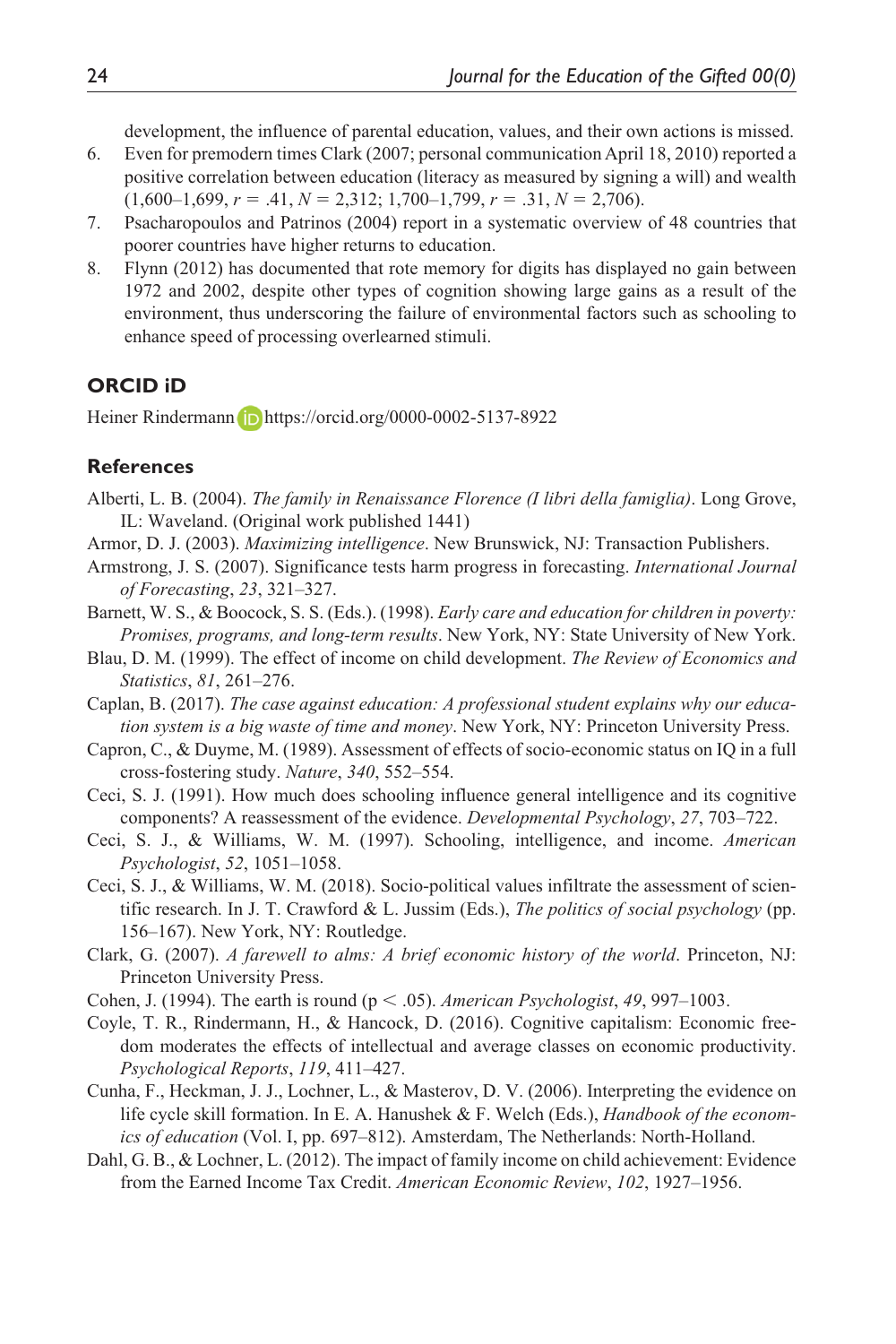Dawkins, R. (1982). *The extended phenotype*. Oxford, UK: Oxford University Press.

- Deary, I. J., Taylor, M. D., Hart, C. L., Wilson, V., Davey Smith, G., Blane, D., & Starr, J. M. (2005). Intergenerational social mobility and mid-life status attainment: Influences of childhood intelligence, childhood social factors, and education. *Intelligence*, *33*, 455–472.
- Doyle, O., Harmon, C. P., Heckman, J. J., & Tremblay, R. E. (2009). Investing in early human development: Timing and economic efficiency. *Economics & Human Biology*, *7*, 1–6.
- Eide, E., Goldhaber, D., & Brewer, D. (2004). The teacher labour market and teacher quality. *Oxford Review of Economic Policy*, *20*, 230–244.
- Eysenck, H. J., & Schoenthaler, S. J. (1997). Raising IQ level by vitamin and mineral supplementation. In R. J. Sternberg & E. L. Grigorenko (Eds.), *Intelligence, heredity and environment* (pp. 363–392). Cambridge, UK: Cambridge University Press.
- Feinstein, L. (2003). Inequality in the early cognitive development of British children in the 1970 cohort. *Economica*, *70*, 73–97.
- Firkowska, A., Ostrowska, A., Sokolowska, M., Stein, Z., Susser, M., & Wald, I. (1978). Cognitive development and social policy. *Science*, *200*, 1357–1362.
- Flores-Mendoza, C., Widaman, K. F., Rindermann, H., Primi, R., Mansur-Alves, M., & Couto Pena, C. (2013). Cognitive sex differences in reasoning tasks: Evidence from Brazilian samples. *Intelligence*, *41*, 70–84.
- Flynn, J. R. (2012). *Are we getting smarter? Rising IQ in the twenty-first century*. Cambridge, UK: Cambridge University Press.
- Flynn, J. R. (2016). *Does your family make you smarter? Nature, nurture, and human autonomy*. Cambridge, UK: Cambridge University Press.
- Führer, E. (2009). *Effekte eines Kinderkrippenbesuchs bei Kindern im Schulalter* [Effects for children's development by crèche-attendance in school-age] (Unpublished master's thesis). University of Graz, Austria.
- Fussell, P. (1983). *Class: A guide through the American status system*. New York, NY: Summit Books.
- Galobardes, B., Shaw, M., Lawlor, D. A., Lynch, J. W., & Davey Smith, G. (2006). Indicators of socioeconomic position. *Journal of Epidemiology & Community Health*, *60*, 7–12.
- Ganzach, Y. (2014). Adolescents' intelligence is related to family income. *Personality and Individual Differences*, *59*, 112–115.
- Gigerenzer, G. (2004). Mindless statistics. *Journal of Socio-Economics*, *33*, 587–606.
- Glewwe, P., & King, E. (2001). The impact of early childhood nutritional status on cognitive development: Does the timing of malnutrition matter? *The World Bank Economic Review*, *15*, 81–113.
- Glewwe, P., & Kremer, M. (2006). Schools, teachers, and education outcomes in developing countries. In E. A. Hanushek & F. Welch (Eds.), *Handbook of the economics of education* (Vol. II, pp. 945–1017). Amsterdam, The Netherlands: North-Holland.
- Glick, P., & Sahn, D. E. (2009). Cognitive skills among children in Senegal: Disentangling the roles of schooling and family background. *Economics of Education Review*, *28*, 178–188.
- Goldman, D. P., & Smith, J. P. (2002). Can patient self-management help explain the SES health gradient? *Proceedings of the National Academy of Sciences*, *99*, 10929–10934.
- Gottfredson, L. (2004). Intelligence: Is it the epidemiologists' elusive "fundamental cause" of social class inequalities in health? *Journal of Personality and Social Psychology*, *86*, 174–199.
- Greenfield, P. M. (2009). Technology and informal education: What is taught, what is learned. *Science*, *323*, 69–71.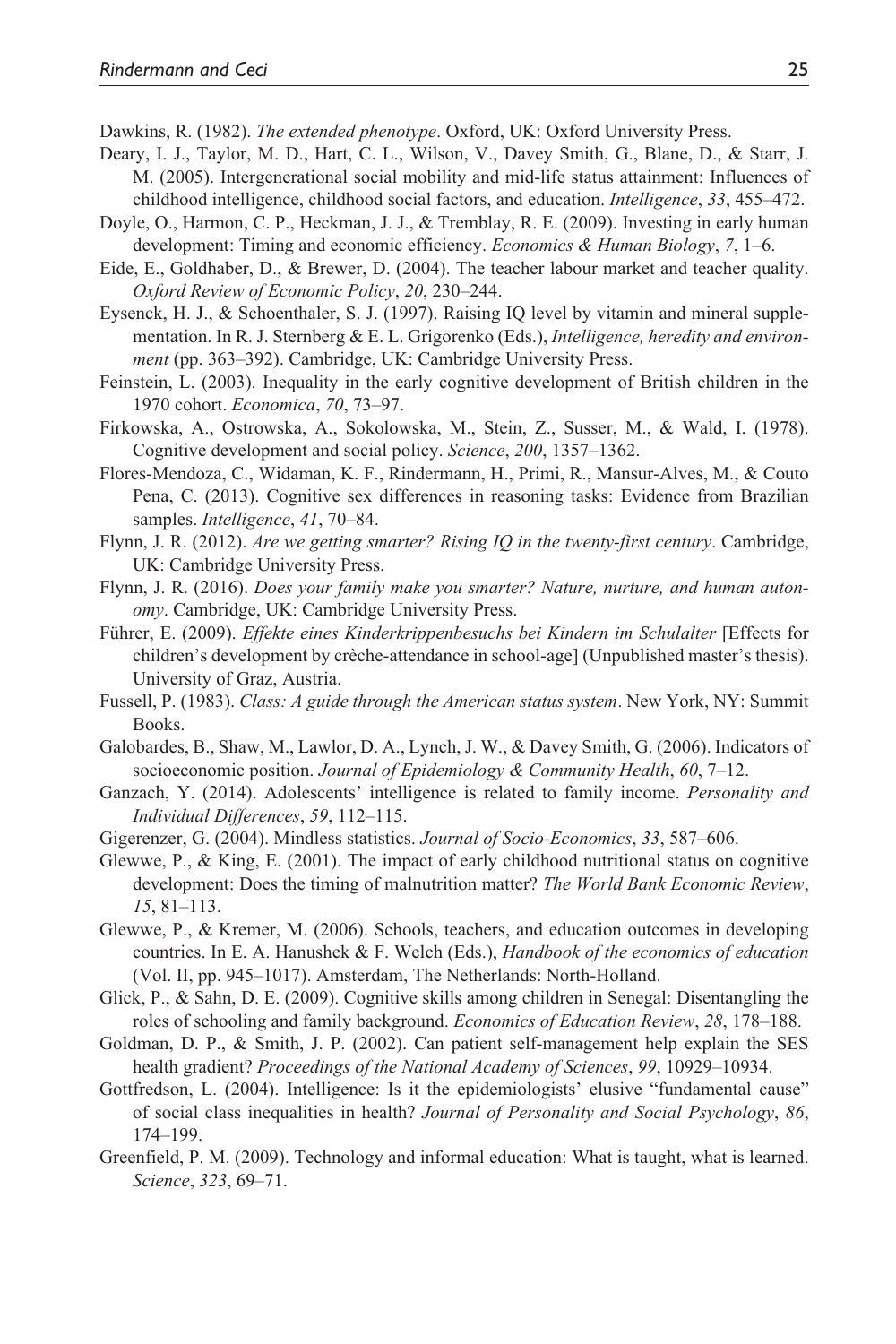- Großschedl, B. (2006). *Die Förderung kognitiver Fähigkeiten und der Persönlichkeit von Kindern, die unter risikoindizierenden Umweltbedingungen aufwachsen* [The stimulation of cognitive and personality development of children growing up under risky conditions] (Unpublished master's thesis). University of Graz, Austria.
- Hammerlindl, B. M. (2010). *Förderliche Entwicklungsumwelten der empathischen Kompetenz bei Grundschulkindern* [Supporting environments for development of empathy in primary school children] (Unpublished master's thesis). University of Graz, Austria.
- Harden, K. P., Turkheimer, E., & Loehlin, J. C. (2007). Genotype by environment interaction in adolescents' cognitive aptitude. *Behavior Genetics*, *37*, 273–283.
- Hattie, J. A. C. (2009). *Visible learning: A synthesis of over 800 meta-analyses relating to achievement*. London, England: Routledge.
- Hoang, Q. (2013). *Streng, strenger, Vietnam?* [Tough, tougher, Vietnam?] (Unpublished bachelor thesis). Chemnitz University of Technology, Germany.
- Hu, L., & Bentler, P. M. (1998). Fit indices in covariance structure modeling: Sensitivity to underparameterized model misspecification. *Psychological Methods*, *3*, 424–453.
- Hu, L., & Bentler, P. M. (1999). Cutoff criteria for fit indexes in covariance structure analysis: Conventional criteria versus new alternatives. *Structural Equation Modeling*, *6*, 1–55.
- Human Development Report. (2005). *Human Development Report 2005*. New York, NY. Retrieved from [http://hdr.undp.org/reports/global/2005/pdf/hdr05\\_HDI.pdf](http://hdr.undp.org/reports/global/2005/pdf/hdr05_HDI.pdf)
- Hunt, E. (2011). *Human intelligence*. Cambridge, UK: Cambridge University Press.
- Hunter, J. E. (1997). Needed: A ban on the significance test. *Psychological Science*, *8*, 3–7.
- Innerhofer, H., Obendrauf, A., & Picha, R. (2010). *Kognitive Entwicklung im Kindergarten* [Cognitive development in kindergarten] (Unpublished student paper). University of Graz, Austria.
- Irwing, P., & Lynn, R. (2006). The relation between childhood IQ and income in middle age. *Journal of Social, Political and Economic Studies*, *31*, 191–196.
- Jahoda, M., Lazarsfeld, P. F., & Zeisel, H. (2002). *Marienthal. The sociography of an unemployed community*. Piscataway, NJ: Transaction Publishers. (Original work published 1933)
- Jeynes, W. (2002). The challenge of controlling for SES in social science and education research. *Educational Psychology Review*, *14*, 205–221.
- Johnson, W., Deary, I. J., Silventoinen, K., Tynelius, P., & Rasmussen, F. (2010). Family background buys an education in Minnesota but not in Sweden. *Psychological Science*, *21*, 1266–1273.
- Johnson, W., Mcgue, M., & Iacono, W. G. (2007). Socioeconomic status and school grades: Placing their association in broader context in a sample of biological and adoptive families. *Intelligence*, *35*, 526–541.
- Kant, I. (1904). *Educational theory of Immanuel Kant*. Philadelphia, PA: Lippincott. (Original work published 1803)
- Kendler, K. S., Turkheimer, E., Ohlsson, H., Sundquist, J., & Sundquist, K. (2015). Family environment and the malleability of cognitive ability: A Swedish national home-reared and adopted-away cosibling control study. *Proceedings of the National Academy of Sciences*, *112*, 4612–4617.
- Kramer, J. (2009). General mental ability and occupational success in Germany: Further metaanalytic elaborations and amplifications. *Psychologische Rundschau*, *60*, 82–98.
- Landes, D. S. (1998). *The wealth and poverty of nations*. New York, NY: W.W. Norton.
- Lechner, K., Rom, B., & Stelzer, K. (2010). *Auswirkungen individueller und familiärer Faktoren auf die Leistungsfähigkeit von Kindern* [Effects of individual and parental factors on achievement of children] (Unpublished student paper). University of Graz, Austria.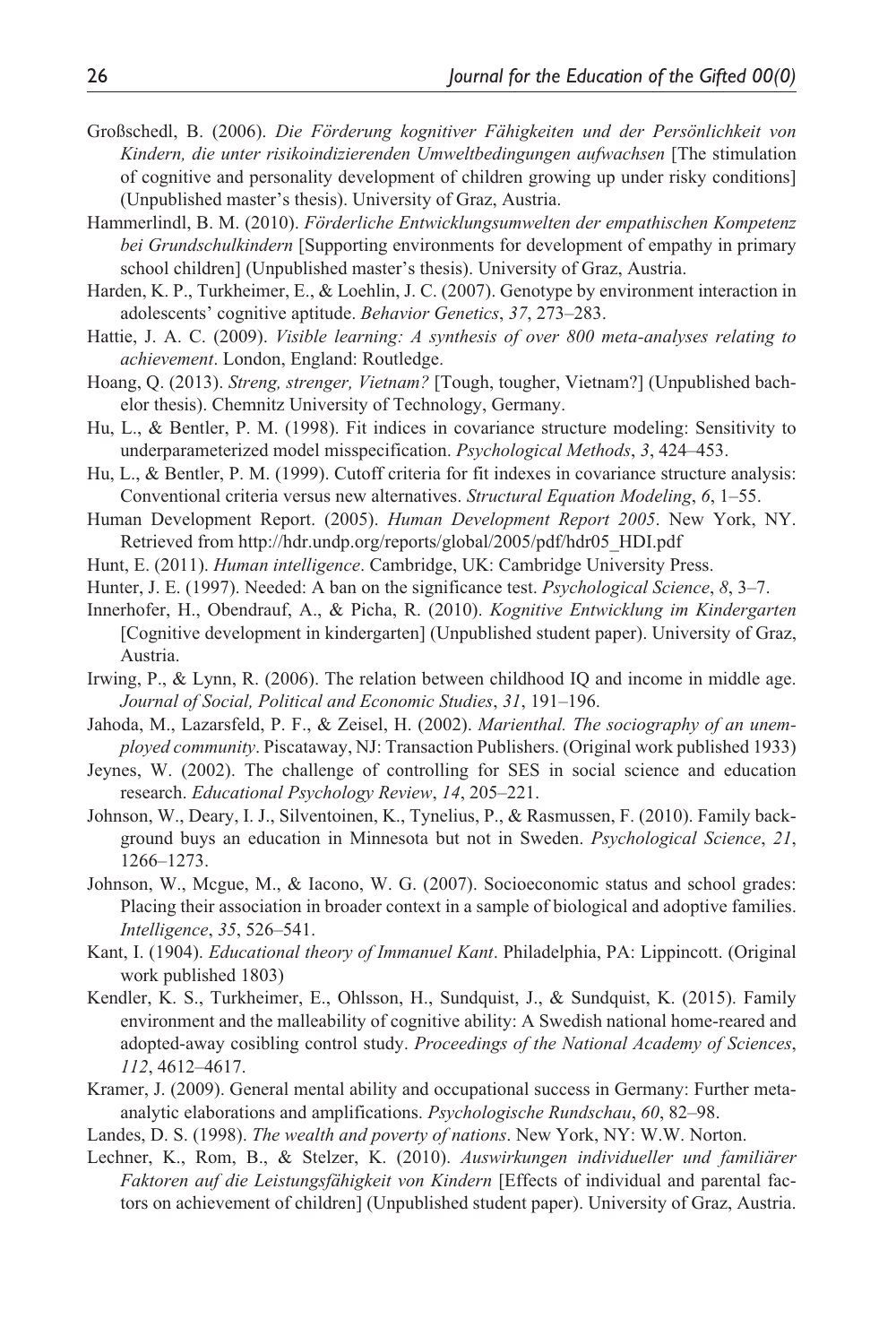- Lemos, G. C., Almeida, L. S., & Colom, R. (2011). Intelligence of adolescents is related to their parents' educational level but not to family income. *Personality and Individual Differences*, *50*, 1062–1067.
- Lundstrom, S. (2017). The impact of family income on child achievement: Evidence from the earned income tax credit. *American Economic Review*, *107*, 623–628.
- Lynn, R. (2009). What has caused the Flynn effect? Secular increases in the development quotients of infants. *Intelligence*, *37*, 16–24.
- Makotschnig, N. (2010). *Migration und Entwicklung in Österreich* [Migration and development in Austria] (Unpublished master's thesis). University of Graz, Austria.
- Mani, A., Mullainathan, S., Shafir, E., & Zhao, J. (2013). Poverty impedes cognitive function. *Science*, *341*, 976–980.
- Mayer, S. E. (1997). *What money can't buy: Family income and children's life chances*. Cambridge, MA: Harvard University Press.
- Mbiti, I. M. (2016). The need for accountability in education in developing countries. *Journal of Economic Perspectives*, *30*, 109–132.
- Meisenberg, G. (2010). The reproduction of intelligence. *Intelligence*, *38*, 220–230.
- Meisenberg, G., Lawless, E., Lambert, E., & Newton, A. (2006). Determinants of mental ability on a Caribbean island, and the mystery of the Flynn effect. *Mankind Quarterly*, *46*, 273–312.
- Nettle, D. (2003). Intelligence and class mobility in the British population. *British Journal of Psychology*, *94*, 551–561.
- Paine, P., Dorea, G. J., Pasquali, L., & Monteiro, A. M. (1992). Growth and cognition in Brazilian schoolchildren: A spontaneously occurring intervention study. *International Journal of Behavioral Development*, *15*, 169–183.
- Paulhus, D. L., & Vazire, S. (2007). The self-report method. In R. W. Robins, R. C. Fraley, & R. F. Krueger (Eds.), *Handbook of research methods in personality psychology* (pp. 224–239). New York, NY: Guilford Press.
- Perissutti, C. (2009). *Kognitive Kompetenzen von Kindern und Einflussfaktoren des sozioökonomischen Status der Eltern* [Cognitive competences of children and the influence of socioeconomic status of parents] (Unpublished master's thesis). University of Graz, Austria.
- Pieber, E.-M. (2009). *Kognitive Fähigkeiten bei Kindern im Kindergarten- und Schulalter: Eine Vergleichsstudie zwischen Österreich und Costa Rica* [Cognitive abilities of children in kindergarten and school age. A comparison between Austria and Costa Rica] (Unpublished master's thesis). University of Graz, Austria.
- Pilko, H. (2009). *Zusammenhang zwischen Intelligenz und Wortschatz von Kindern der vierten Klasse Grundschule* [Relationship between intelligence and vocabulary size among children in 4th grade] (Unpublished master's thesis). University of Graz, Austria.
- Psacharopoulos, G., & Patrinos, H. A. (2004). Returns to investment in education: A further update. *Education Economics*, *12*, 111–134.
- Ranasinghe, P., Jayawardana, N., Constantine, G. R., Sheriff, R., Matthews, D., & Katulanda, P. (2011). Patterns and correlates of adult height in Sri Lanka. *Economics & Human Biology*, *9*, 23–29.
- Rindermann, H. (2009). Intelligence as bourgeois phenomenon. *Merkur*, *63*, 666–676.
- Rindermann, H. (2013). African cognitive ability: Research, results, divergences and recommendations. *Personality and Individual Differences*, *55*, 229–233.
- Rindermann, H., & Baumeister, A. E. E. (2012). Differences between Montessori and traditional kindergartens concerning quality and their effects on child development. *Psychologie in Erziehung und Unterricht*, *59*, 217–226.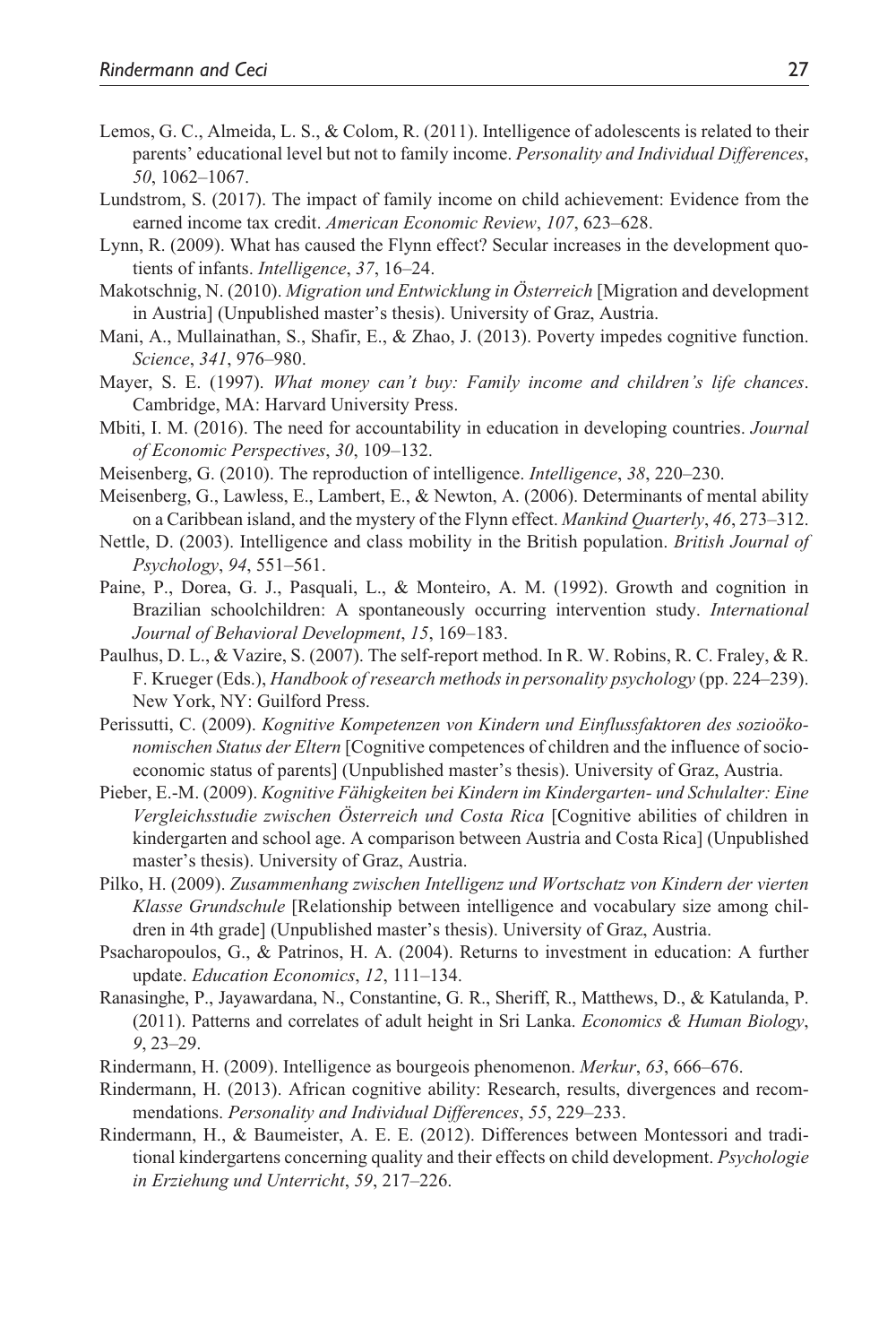- Rindermann, H., & Baumeister, A. E. E. (2015). Parents' SES vs. parental educational behavior and children's development: A reanalysis of the Hart and Risley study. *Learning and Individual Differences*, *37*, 133–138.
- Rindermann, H., & Carl, N. (2017). Indigenous Ecuadorian children: Parental education, parental wealth and children's cognitive ability level. *Learning and Individual Differences*, *54*, 202–209.
- Rindermann, H., & Ceci, S. J. (2009). Educational policy and country outcomes in international cognitive competence studies. *Perspectives on Psychological Science*, *4*, 551–577.
- Rindermann, H., & Heller, K. A. (2005). The benefit of gifted classes and talent schools for developing students' competences and enhancing academic self-concept. *Zeitschrift für Pädagogische Psychologie*, *19*, 133–136.
- Rindermann, H., Hoang, Q. S. N., & Baumeister, A. E. E. (2013). Cognitive ability, parenting and instruction in Vietnam and Germany. *Intelligence*, *41*, 366–377.
- Rindermann, H., Kodila-Tedika, O., & Christainsen, G. (2015). Cognitive capital, good governance, and the wealth of nations. *Intelligence*, *51*, 98–108.
- Rindermann, H., Stiegmaier, E. M., & Meisenberg, G. (2015). Cognitive ability of preschool, primary and secondary school children in Costa Rica. *Journal of Biosocial Science*, *47*, 281–310.
- Rowe, D. C. (1994). *The limits of family influence: Genes, experience, and behavior*. New York, NY: Guilford Press.
- Sackett, P. R., Kuncel, N. R., Arneson, J. J., Cooper, S. R., & Waters, S. D. (2009). Does socioeconomic status explain the relationship between admissions tests and post-secondary academic performance? *Psychological Bulletin*, *135*, 1–22.
- Saunders, P. (1997). Social mobility in Britain: An empirical evaluation of two competing explanations. *Sociology*, *31*, 261–288.
- Saunders, P. (2002). Reflections on the meritocracy debate in Britain. *British Journal of Sociology*, *53*, 559–574.
- Scarr, S., & Weinberg, R. A. (1978). The influence of "family background" on intellectual attainment. *American Sociological Review*, *43*, 674–692.
- Schermelleh-Engel, K., Moosbrugger, H., & Müller, H. (2003). Evaluating the fit of structural equation models: Test of significance and descriptive goodness-of-fit measures. *Methods of Psychological Research–Online*, *8*, 23–74.
- Schönbrodt, F. D., & Perugini, M. (2013). At what sample size do correlations stabilize? *Journal of Research in Personality*, *47*, 609–612.
- Schwab, S., Prutsch, P., & Kasnik, M. (2010). *Kognitive Entwicklung in der vierten Klasse gemessen mit ZVT, SPM und Piagetaufgaben* [Cognitive development in 4th grade measured by ZVT, SPM and Piaget tasks] (Unpublished student paper). University of Graz, Austria.
- Seitlinger, C. (2010). *Schulqualität und Fähigkeiten von Kindern in Ecuador* [School quality and abilities of children in Ecuador] (Unpublished master's thesis). University of Graz, Austria.
- Semmernegg, N. (2009). *Kaiserschnitt und kindliche Entwicklung* [Caesarean section and the development of children] (Unpublished master's thesis). University of Graz, Austria.
- Spence, M. (1973). Job market signaling. *Quarterly Journal of Economics*, *87*, 355–374.
- Steinhauser, K. (2010). *Qualität von Montessori-Kindergärten und traditionellen Kindergärten und ihre Effekte auf die kindliche Entwicklung* [Quality of Montessori and traditional kindergartens and their effects on children's development] (Unpublished master's thesis). University of Graz, Austria.